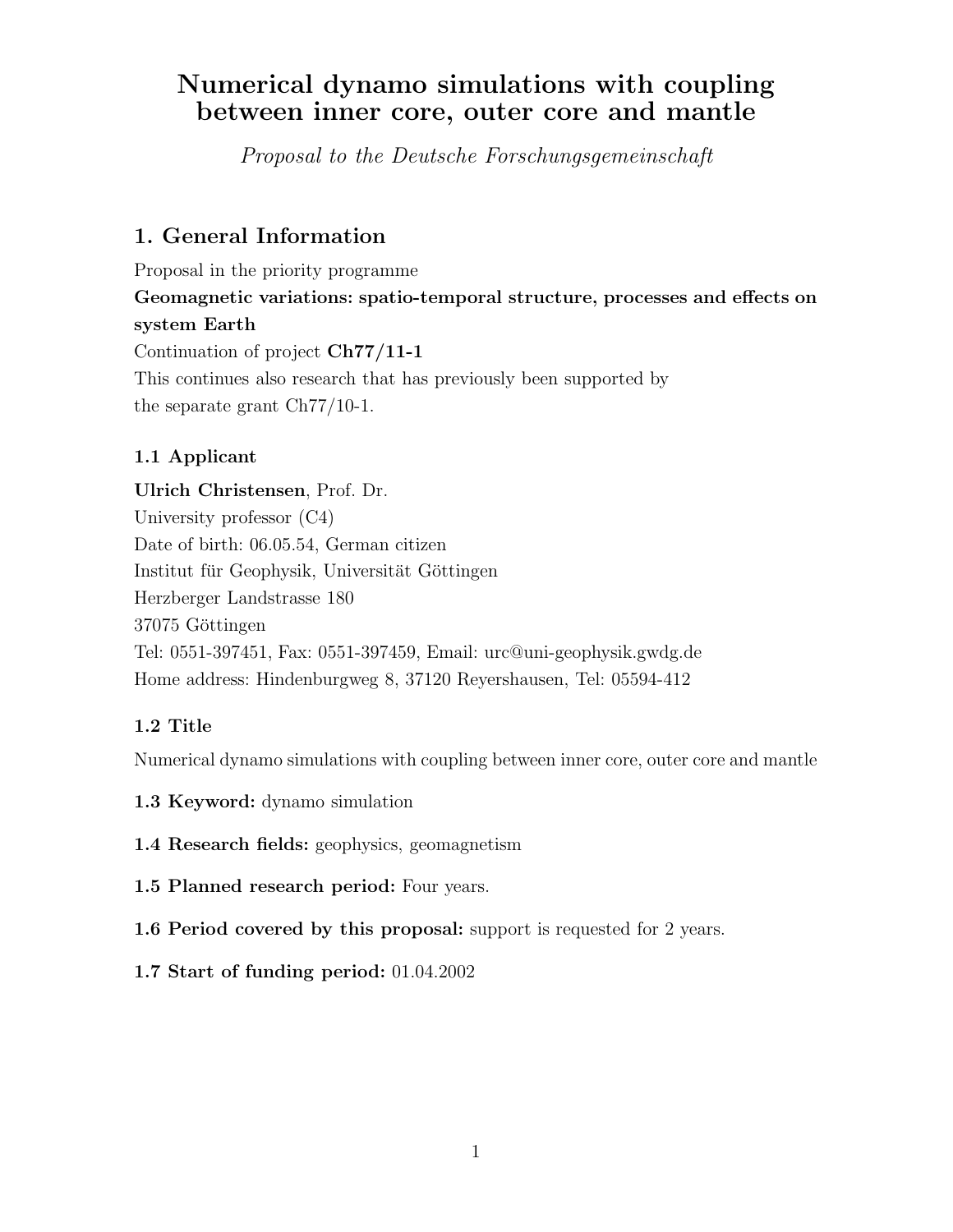#### 1.8 Summary

Numerical dynamo simulations have captured the principal spatial and temporal properties of the Earth's magnetic field with growing success. We concentrate on three aspects here that should further improve dynamo models. (1) Gravitational coupling between inner core and mantle is perhaps the most effective mechanism for exchanging angular momentum inside the Earth. We plan to incorporte this feature into our 3d dynamo model. This will allow a systematic exploration of inner-core and related mantle rotation. Meaningful comparisons with seismic estimates of inner core rotation rates and decadal changes in length of day will become possible. (2) We recently found dynamos with reversals that resemble those of the geomagnetic field. A detailed study of these models should advance our understanding of reversal mechanisms. Comparisons of simulated properties that would be observable on Earths surface with paleomagnetic records will be an important part of this project. (3) Furthermore, we plan to extend our studies of dynamos with heterogeneous heat flow at the core-mantle boundary to the regime of reversing dynamos. Influences on the reversal frequency and possible preferred paths of the virtual geomagnetic pole (VGP) will be explored.

#### 1.8 Zusammenfassung

Numerische Simulationen des Geodynamos haben die wichtigsten räumlichen und zeitlichen Eigenschaften des Erdmagnetfeldes mit wachsendem Erfolg reproduziert. Wir konzentrieren uns auf drei Aspekte, die helfen sollen, Dynamomodelle weiter zu verbessern: (1) Gravitative Kopplung zwischen innerem Kern und Mantel ist wohl die effektivste Art des Drehimpulsaustausches in der Erde. Wir planen diesen Mechanismus in unser 3D-Modell einzubeziehen. Dies wird erlauben, die Rotation des innerer Kerns und des Mantels systematisch zu untersuchen. Ferner werden sinnvolle Vergeiche mit seismisch abgeschätzten Rotationsraten des inneren Kerns und Dekadenschwankungen in der Tageslänge möglich. (2) Wir fanden unlängst Dynamomodelle mit Polumkehrungen, die denen der Erde ähneln. Eine eingehende Untersuchung diese Modelle soll unser Verständnis des zugrundeliegenden Mechanismus verbessern. Direkte Vergleiche von an der Erdoberfläche beobachtbaren Feldgrößen mit paläomagnetischen Daten werden hier wichtig sein. (3) Weiter planen wir die Untersuchungen von Dynamos mit ungleichförmigen Wärmefluss auf das Regime mit Reversals auftreten. Einflüsse auf die Umpolfrequenz sowie mögliche Vorzugspfade des virtuellen geomagnetischen Pols (VGP) sollen getestet werden.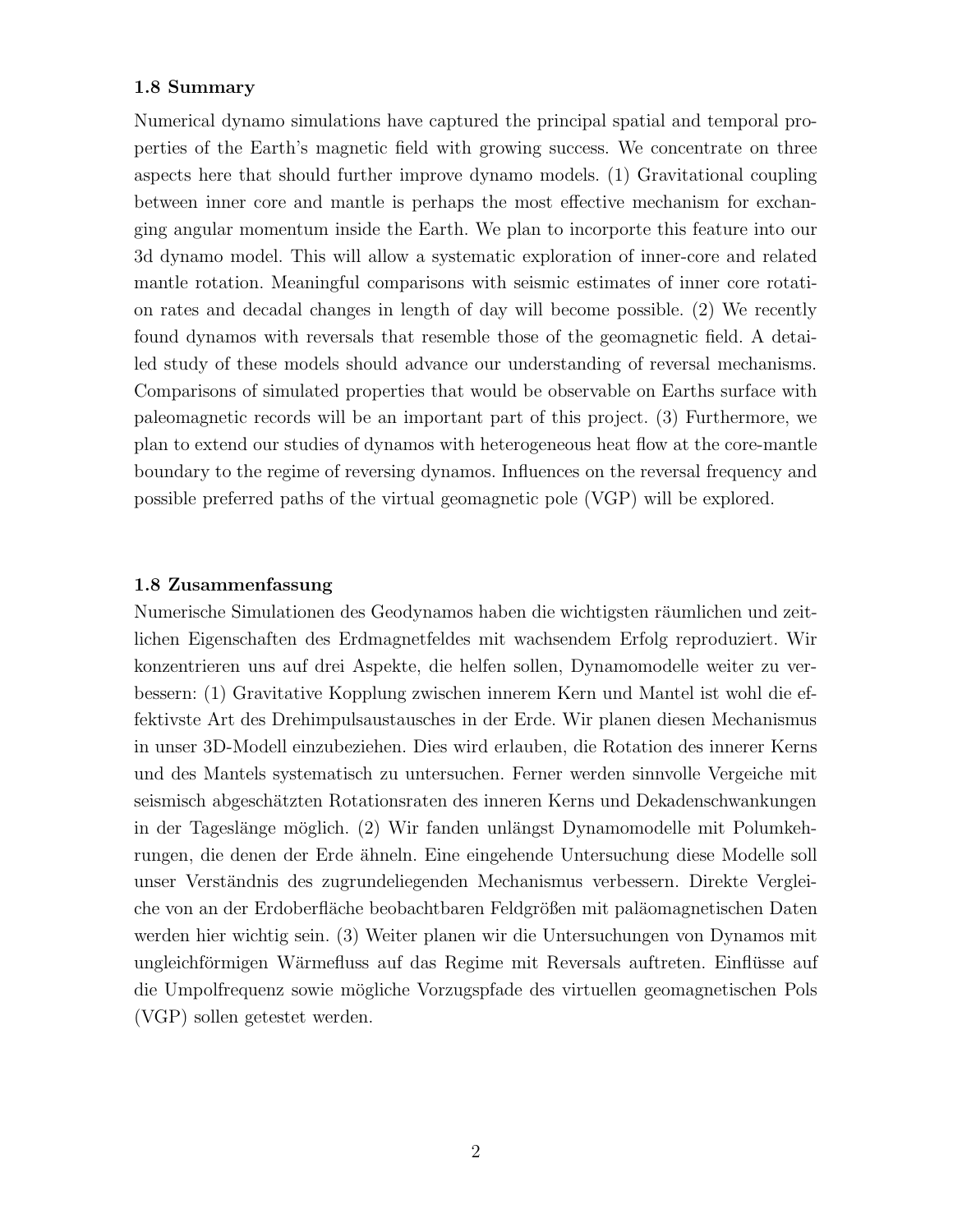# 2. Current status of the research field and applicant's previous contributions

#### 2.1 Current status of the research field

We give a brief overview on contributions by other researchers mainly for those aspects that have not been (fully) addressed in the original proposal.

It has been demonstrated that simple hydrodynamic models of the geodynamo can capture first-order properties of the Earth's magnetic field, such as the dominance of the axial dipole. Numerical dynamo modeling now moves on to: (1) incorporate 2ndorder effects which are nonetheless thought to have significant influence,

(2) explore systematically the influence of control parameters, some of which are far from Earth values,

(3) scrutinize the effect of ad-hoc assumptions like hyperdiffusivities,

(4) compare results from dynamo models with the full spectrum of geomagnetic phenomena and other relevant observations, such as decadal changes in the length of the day.

#### Gravitational Coupling

Incorporating the exchange of angular momentum between inner core, outer core, and mantle into a numerical dynamo model allows to compute inner core and mantle rotation rates. These results can be compared with seismic estimates of inner core rotation and changes in length of day. The gravitational torque between the mantle and the inner core may be the most effective mechanism for the exchange of angular momentum between mantle and core. Gravitational coupling has initially been proposed by Jault and LeMouël  $(1989)$ . Buffett  $(1996)$  provided a quantitative analysis showing that the gravitational torque can be large.

Mantle heterogeneity causes a perturbation of the gravity potential that departs from azimuthal symmetry. A fixed inner core would deform viscously until its surface coincides with an equipotential surface. If the inner core is rotated out of phase relative to the gravity perturbation by Lorentz or viscous torques, a counteracting gravitational torque develops that may be as large as  $10^{21}$  N m. Simultaneously, the viscous inner core deforms to readjust to the equipotential surface, thus reducing the gravitational torque. Such a strong torque can effectively lock inner core and mantle and therefore inhibit any relative rotation. However, Buffett (1997) distinguishes two viscosity regimes were inner core rotation would still be possible: (1) Large inner core viscosity  $\eta > 10^{20}$  Pa s where the long viscous relaxation time does not allow the inner core to adjust to the equipotential surfaces, (2) Small inner core viscosity  $\eta < 10^{16}$  Pa s where the inner core re-adjust to an equilibrium shape so fast that the gravitational torque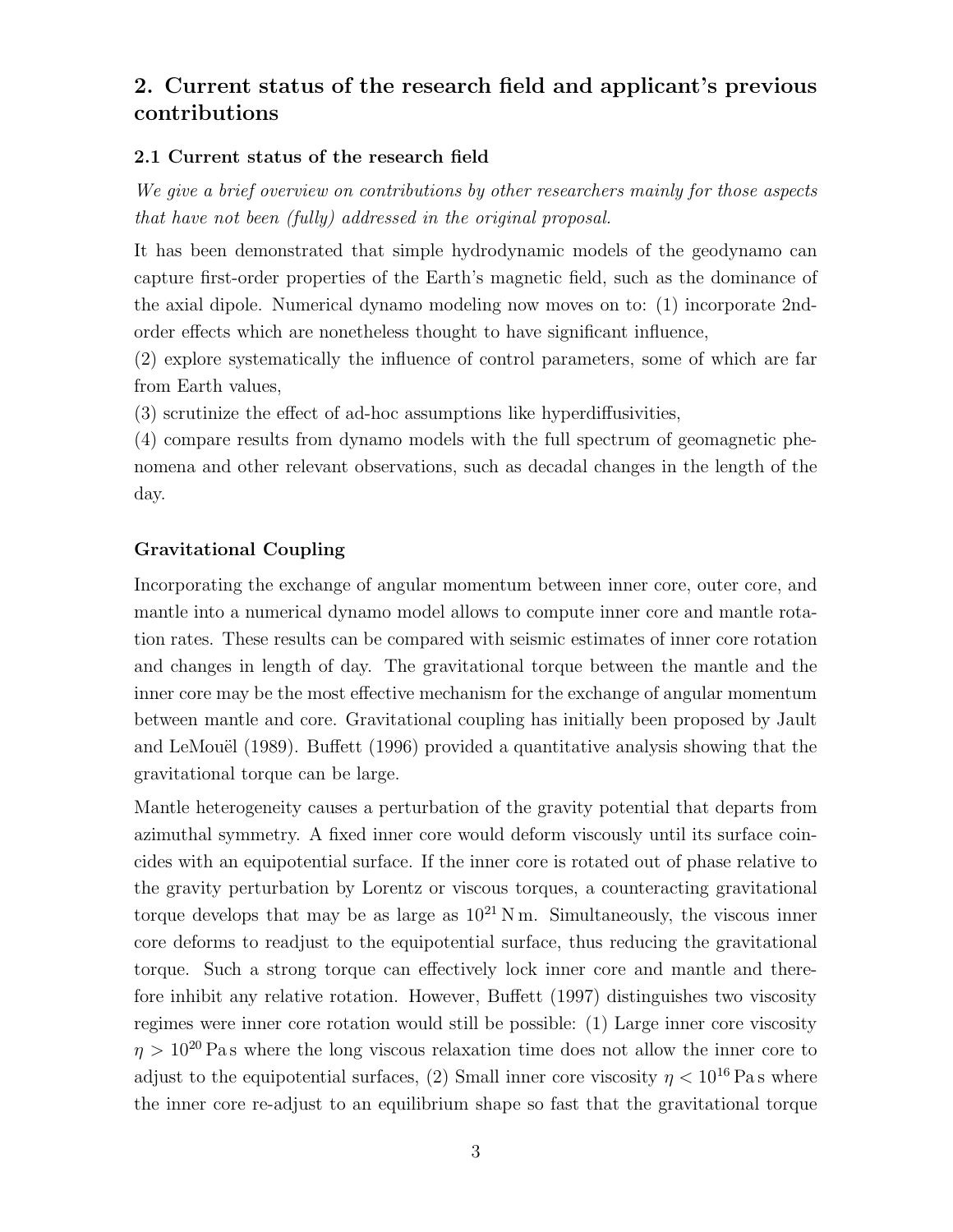decays rapidly. The intermediate regime promises to be of more interest, allowing different degrees of inner-core deformation and locking to the mantle. This is the regime we would like to explore.

Buffett and Glatzmaier (2000) published results of a dynamo simulation featuring gravitational coupling at  $\eta = 5 \times 10^{16}$  Pa s. They used a somewhat simplified approach and found that the inner core rotation is reduced to 0.02 deg/yr compared to 0.17 deg/yr in simulations without gravitational coupling. Any meaningful comparison with seismic estimates of inner core rotation rates would therefore demand to include gravitational coupling. But rather than relying on a single simulation it is important to understand the parameter dependence. Buffett and Glatzmaier (2000) report some short runs for different coupling strengths and inner-core viscosities. Our simulations without gravitational coupling have shown that the inner core rotation depends significantly on other system parameters, such as the Ekman number and Rayleigh number (see our report and enclosed manuscript). These dependencies need to be explored further.

Since the gravitational torque exchanges angular momentum between inner core and mantle, changes in the inner core rotation rate thus translate into variations of mantle rotation that can be compared with measured decadal length-of-day changes (Buffett 1999). Buffett and Glatzmaier (2000) show that the amplitude and time dependence have the correct orders of magnitude. But again the parameter dependencies are unclear and need to be explored.

Some other points of their study touch on issues of further interest: No-slip boundary conditions lead to much overrated viscous torques at the Ekman numbers that are numerically feasible. Buffett and Glatzmaier (2000) circumvent this effect by applying stress-free conditions, but only to the azimuthally symmetric velocity components. This somewhat artificial approach eliminates viscous torques on inner core and mantle but avoids the additional numerical complications that stress-free boundary conditions can cause. Inner core rotation rates in Buffett and Glatzmaier (2000) are much smaller than the ones published by Glatzmaier and Roberts (1996). The differences can be attributed to a higher resolution and the fact that Buffett and Glatzmaier (2000) do not employ hyperdiffusivities except for the magnetic field. The last point supports our approach to avoid hyperdiffusivities all together. The strong effect of truncation and hyperdiffusivity on the rotation rates demonstrate that a more careful research is necessary before inner core and mantle rotation rates can be judged with confidence. This is also true for seismological values where newer results suggest that inner-core rotation is much slower than previously anticipated (see Tromp, 2001, for a recent overview).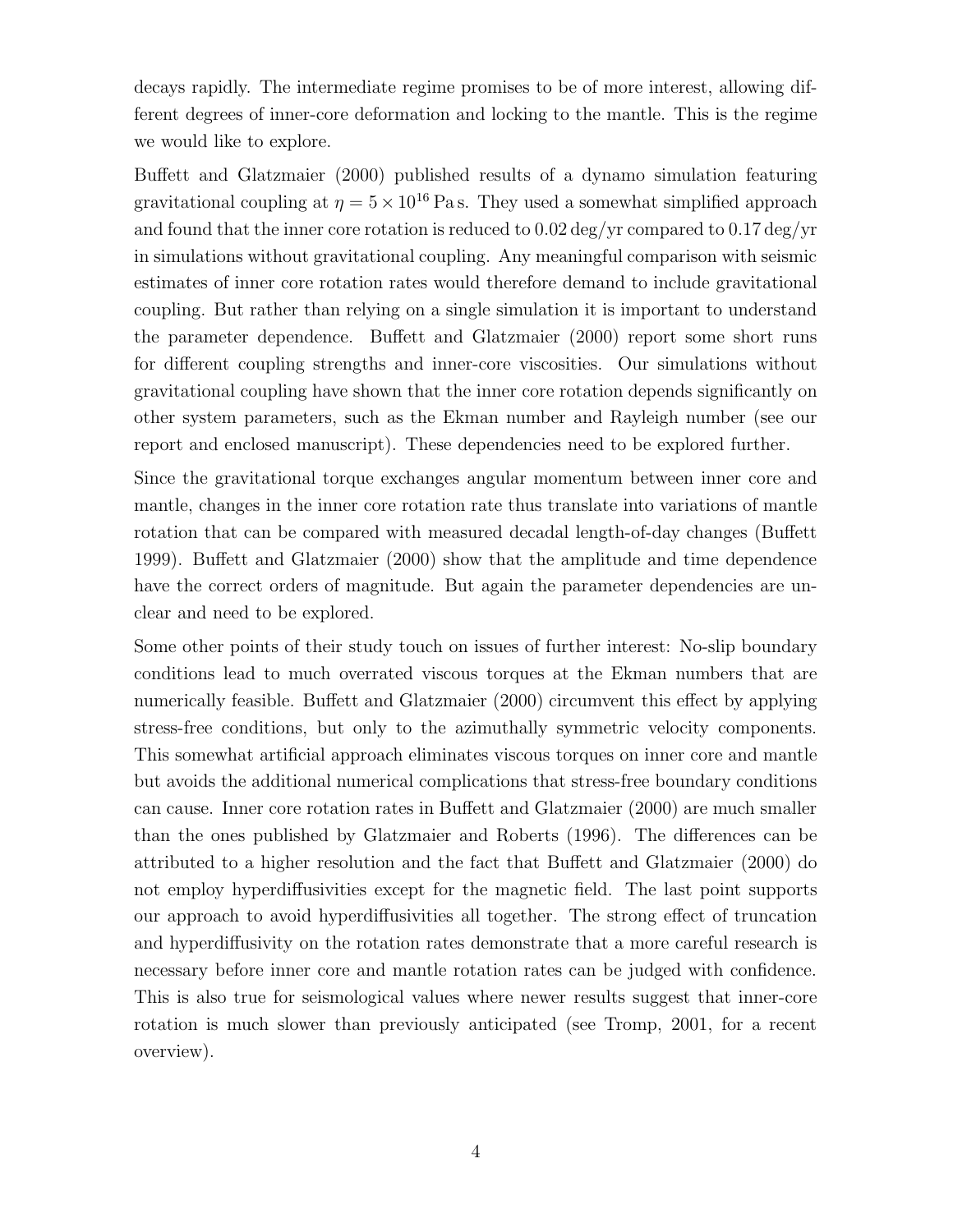#### Stable layering in the core

Convection fills the entire spherical shell of all all 3-D dynamo models published so far. However, there are suggestions that a stably stratified layer may exist at the top of the outer core (e.g. Fearn & Loper, 1981; Braginsky, 1999). Such a layer could form when the heat flow through the core-mantle boundary were subadiabatic, which is a distinct possibility (e.g. Lister  $\&$  Buffett, 1995). The layer could also consist of accumulated light material set free as the inner core grows. Sarson et al. (1997) studied the influence of a thin stable layer on the dynamo and found it to stabilize the magnetic field. However, they employed a highly truncated so-called 2.5 dimensional model that may not capture the essential physics of core convection, where narrow columnar convection cells are expected. In a stable layer the fluid flow would be almost entirely toroidal (Whaler, 1980). Large differences in the detailed field structure at the CMB are therefore expected between cases where up/downwellings reach the boundary and cases where they are blocked off by a stable layer.

#### Reversal mechanism

Possible mechanisms for reversals have been discussed for a long time. External causes have been suggested (e.g. Muller & Morris 1986) but generally some internal instability of the dynamo process is held responsible. Is a reversal is a purely magnetic instability, which is the case for reversals observed in kinematic mean-field dynamos (e.g. Olson  $\&$ Hagee, 1990), or are reversals triggered by changes in the flow pattern? Though some numerical dynamos show reversals of the dipole field (see our enclosed manuscript for an overview), the underlying mechanism remains poorly understood. Glatzmaier & Roberts (1995) reported that the reversed polarity first occurs inside the inner core tangent cylinder and then propagates outward, but later they also observed the inverse behavior (Glatzmaier *et al.*, 1999). Sarson & Jones (1999) conclude from their socalled 2.5-dimensional simulation that buoyancy surges in polar upwellings indirectly cause reversals by affecting meridional circulation. However, although such surges are present in our own models (see enclosed manuscript), they appear to be a side effect rather than a cause for reversals.

Hollerbach & Jones (1993) and Gubbins (1999) suggested that the finite magnetic diffusion time of the inner core plays a key role in preventing too frequent reversal. Again, our own simulations can hardly support this idea (see enclosed). Glatzmaier et al. (1999) found that the pattern of heterogenous heat flow at the core mantle boundary has a strong influence on the reversal frequency, which concurs with the notion that slow changes in mantle convection can explain the observed variation of reversal frequency on a 100 Myr time scale. However, most previous models that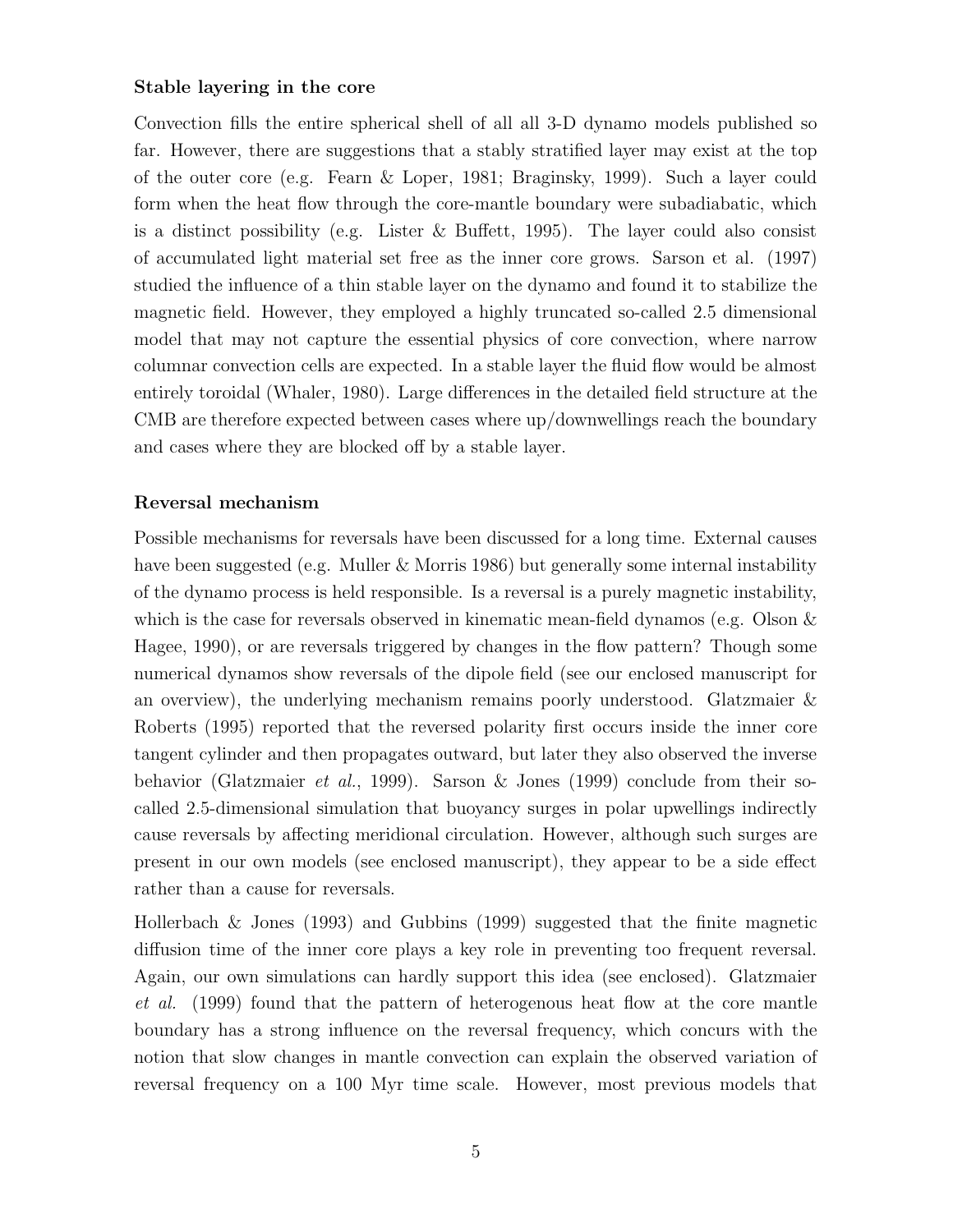show reversals have employed hyperdiffusivities. This has been critizised by Grote  $\&$ Busse (2000), who showed that hyperviscosity can artifically lead to reversing dynamos. Furthermore, the published reversing dynamo models are isolated studies that did not explore the influence of the fundamental control parameters. We conclude that no generally accepted simple explanation of the reversal mechanism is available to date.

#### Comparison with paleomagnetic data

Dynamo modeling is approaching a state where it becomes possible to compare not only first-order properties of the model field with the geomagnetic field (e.g. axial dipole dominance) but also the detailed spatio-temporal behavior of normal secular variation, excursions, and reversals. Recently Merrill & McFadden (1999) and Dormy et al. (2000) reviewed the state of knowledge from paleomagnetism concerning reversals and excursions. According to them, robust observations include: (1) The field intensity drops significantly before the reversal and remains low during the transition. There are some hints that the recovery after the directional transition is faster than the previous decrease in intensity. (2) The duration of reversals and excursions is in the order of a few thousand years, but the exact timing is uncertain. (3) Reversal frequency is a few per million years in the more recent geological past but varies considerably on long time scales (e.g. Cretaceous supercron). Such low frequency modulations are commonly attributed to changes in the lower mantle (e.g. Glatzmaier *et al.* 1999). (4) The magnetic field structure during a reversal is probably dominated by higherorder multipoles. (5) On time-average, Earth's dipole moment is in the range of  $4-6 \times 10^{22} A m^2$ , slightly less than the present dipole moment.

Dormy et al. (2000) suggest that dynamo models, which are claimed to be "Earth-like", should be tested against such observations. Past reversing dynamo models compared with single aspects rather than with the full spectrum. Also, model run times have been to short for a meaningful statistics, for example on reversal frequencies.

In paleomagnetism the details of the directional change is commonly described in terms of virtual geomagnetic pole paths (VGPs). The question whether VGPs follow bands of preferred longitudes is a matter of debate for several years now and has not been settled. If these bands exist, they must reflect an influence of lateral lower-mantle inhomogeneities. The same is true for the claimed clustering of VGPs in certain regions away from the rotation poles (Hoffman 1996). On open question concerns the significance of VGPs, obtained from observations at specific sites at the Earth's surface, when the magnetic field is not dominated by the dipole component. Using a simple kinematic dynamo model, Gubbins & Sarson (1994) showed that VGP paths derived for different sites may fall into narrow bands even though the transitional magnetic field is not dipole-dominated. However, it is not clear if the same could hold for hydrodynamic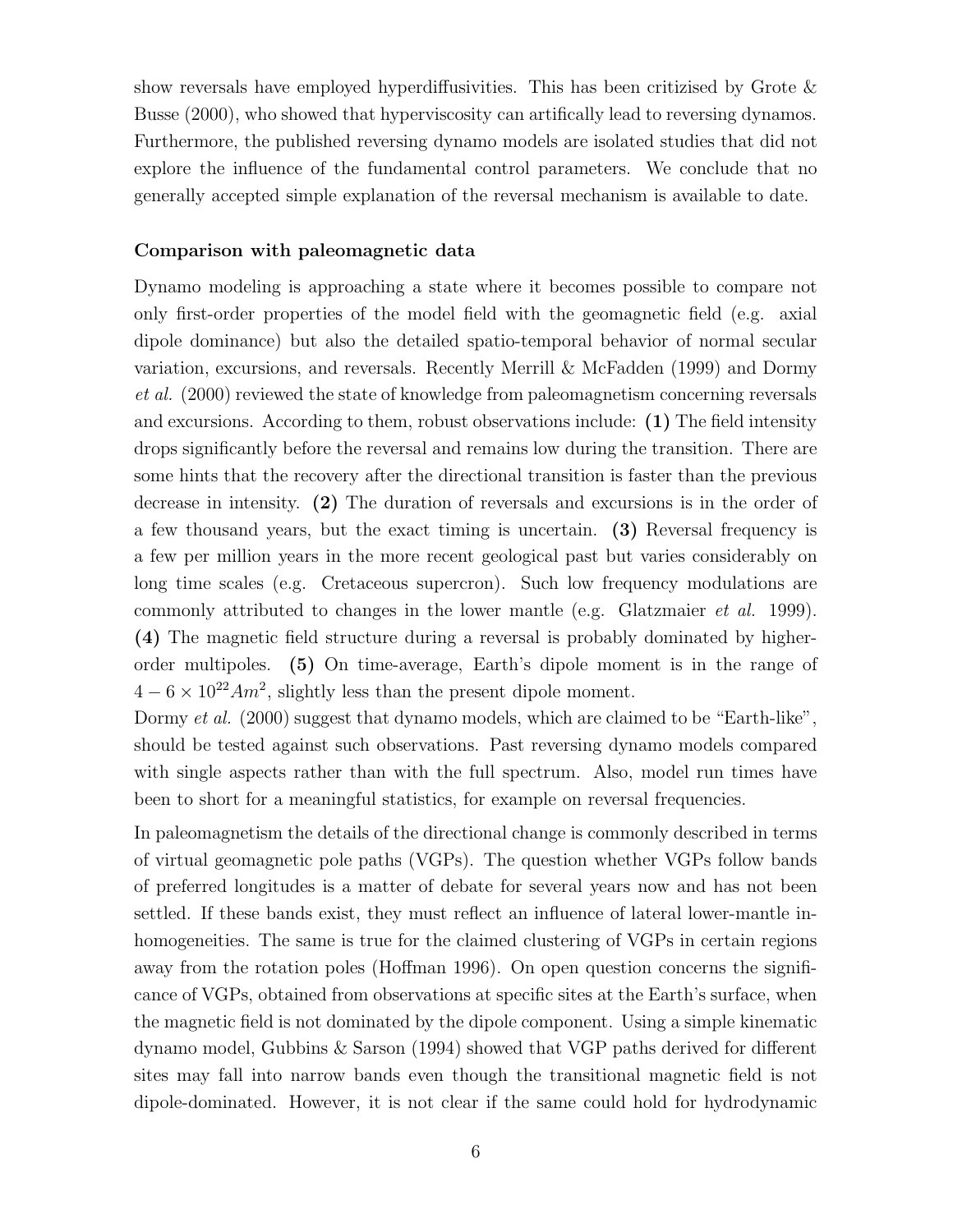dynamo models with a more complex field geometry.

Another question is whether these are differences on a global scale in the amplitude of "normal" secular variation, i.e. excluding times of reversals and excursions. In the historical field secular variation in the Pacific is lower than elsewhere (Bloxham & Gubbins 1985). From the dispersion of paleomagnetic directions on Hawaii it has been concluded that this has persisted over a geologically long period (e.g. McWilliams et al. 1982), however, others (e.g. McElhinny et al. 1996) see no evidence for this so-called "Pacific dipole window". If systematic differences in the secular variation exist, they must have their origin in the coupling to the mantle. This could occur either through a high but laterally heterogeneous lower mantle conductivity, or through thermal coupling. It has not been tested in 3-D dynamo models whether either type of coupling can lead to differences in secular variation on a global scale.

### 2.2 Previous work of applicants

Enclosed is a separate progress report for the past 18 months. It also covers work done under separate grant Ch77/10. We also enclose four manuscripts (submitted or accepted for publication in refereed journals) that describe in detail the results of our work.

# 3. Scientific aims and work schedule

### 3.1 Scientific aims

We aim at clarifying the influence of thermal boundary conditions and electromagnetic and gravitational coupling of inner core, outer core, and mantle on the geodynamo. The main focus will be on polarity reversals, their causes, their spatial and temporal character, and the kind of signal they leave in paleomagnetic data. We will explore these aspects more systematically than previously. For this purpose we use self-consistent 3D dynamo simulations that do not employ parameterizations such as hyperviscosities. We aim at a range of control parameters that are, in some respects, still remote from Earth's core values, but nevertheless give rise to magnetic fields that agree in intensity, spatial pattern, and time scales with what is known about the geomagnetic field. This will help to make geodynamo simulations more realistic and turn them into a tool for interpreting paleomagnetic data.

In particular, we want to address the following questions:

• How do the rotation rates of the gravitationally coupled inner core and mantle depend on the fundamental control parameters (Rayleigh number, Ekman number) and on inner-core viscosity?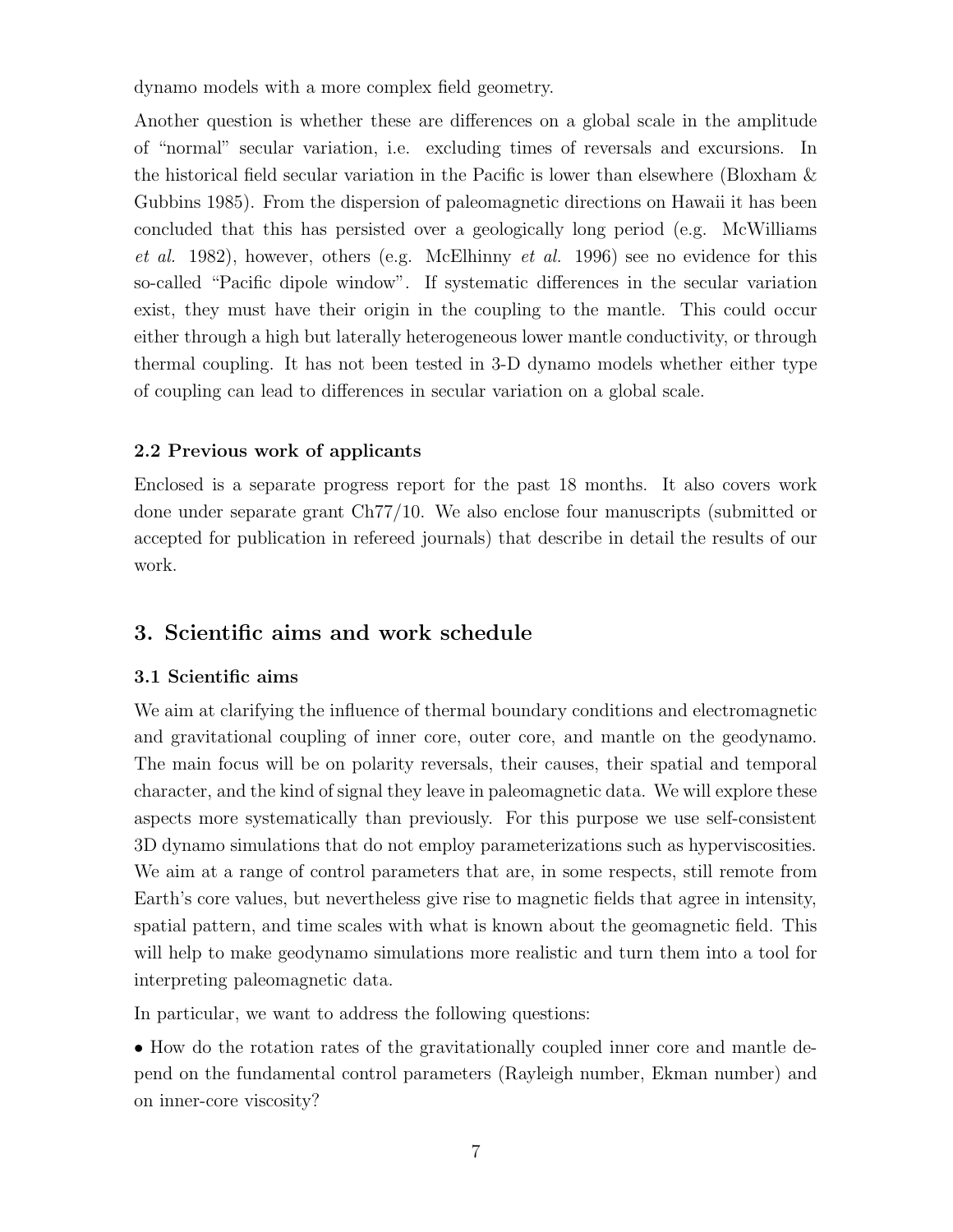• Do the resulting changes of the mantle rotation rate resemble observed length-of-day changes ?

• How do different thermal boundary conditions control the time-dependence of the magnetic field? Are there persistent regions of low secular variation at the Earth's surface ?

• How important are heat flow variations at the core mantle boundary given that the geodynamo may largely be driven by compositional buoyancy ?

• Is a stably stratified layer near the core-mantle boundary dynamically possible, in particular if the mean heat flow from the compositionally convecting core is subadiabatic ? Would it have a strong influence on the structure and time-dependence of the magnetic field ?

• Can dynamo models with polarity reversals provide a clue for the fundamental mechanism of reversals (if there is such thing) ? Are they triggered by changes in the flow structure ? Is the decrease in dipole strength before the directional change a prerequisite or part of the reversal itself ?

• How well do simulated reversals agree with actual geomagnetic reversals in terms of time-scales, field structure and field intensity during the reversal ?

• Is there an important difference between excursions and reversals?

• What is the significance of virtual geomagnetic dipole paths (VGPs), taken at different sites at the Earth's surface, given that the magnetic field is largely non-dipolar during a reversal ?

• How is the reversal frequency affected by magnitude and pattern of the imposed heat flow distribution?

• Does thermal core-mantle coupling lead to preferred virtual dipole paths during reversals ? Can it explain the clustering of VGPs at intermediate positions?

• How does this all tie up with lower mantle thermal structures inferred from seismological data?

#### 3.2 Work Schedule

#### 3.2.1 GRAVITATIONAL COUPLING

The (first order) gravity potential in the core follows lateral inhomogeneities of mantle density and mantle figure and is thus not spherically symmetric. Of special interest are the small deviations from azimuthal symmetry, which can be estimated from the geoid or from seismic models. Global variations are commonly described in terms of spherical harmonics  $Y_{\ell m}(\theta, \phi)$  of degree  $\ell$  and order m. The term  $(\ell = m = 2)$  is dominant for lower mantle variations and we concentrate on this harmonic.

Without inner core rotation, the inner core surface would viscously deform until ad-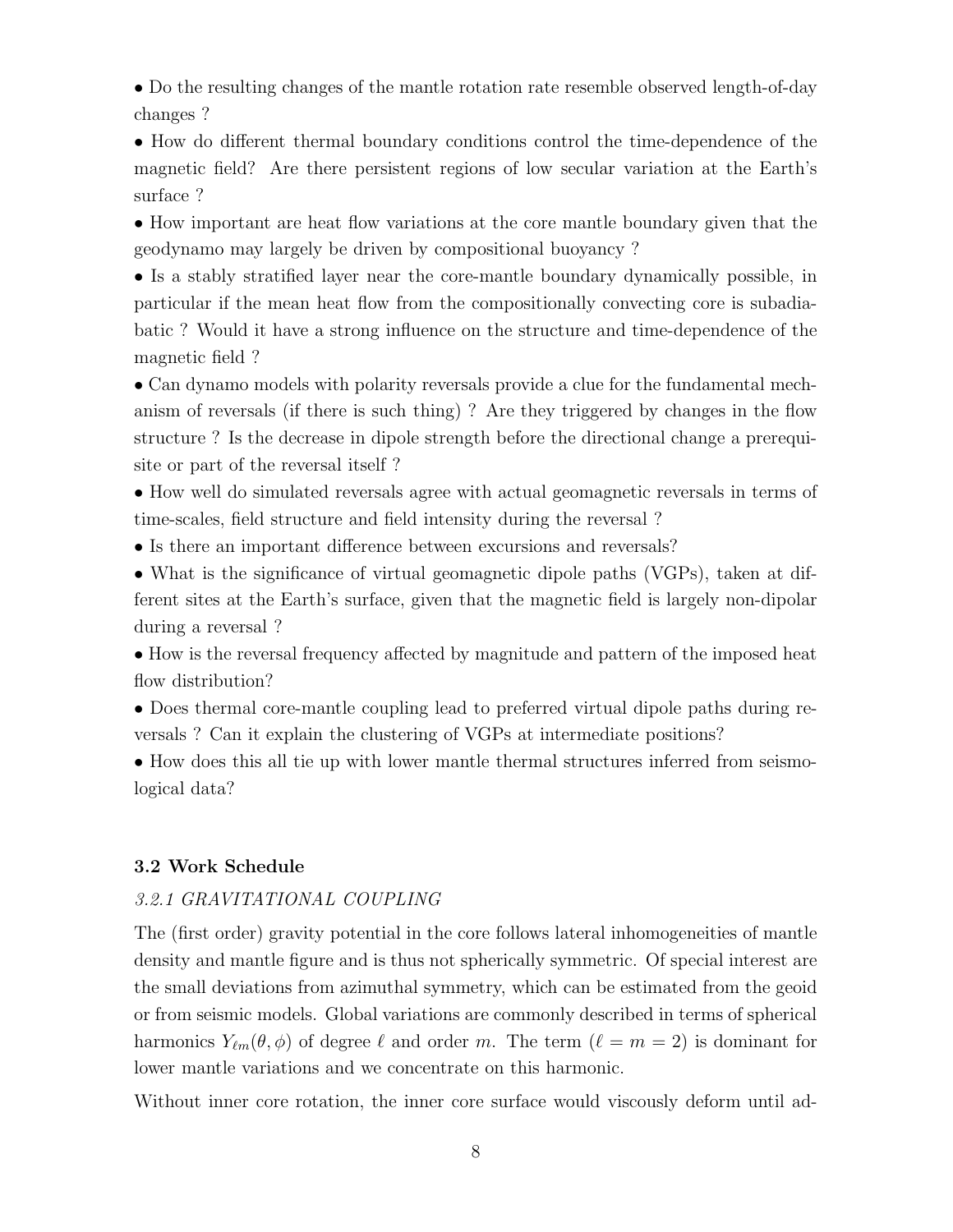justed to an equipotential surface (hydrostatic equilibrium). The inner core radius can thus also be expressed in spherical surface harmonics:

$$
r_{ICB} = r_0 + r_{\ell m} Y_{\ell m}(\theta, \phi)
$$

here  $r_0$  is the spherical symmetric part and  $r_{\ell m}$  the amplitude of the small deviations  $(r_{\ell m} \ll r_0).$ 

We use a simplified equation to compute the evolution of the inner-core surface with time (Buffett 1997):

$$
\frac{\partial r_{\ell m}}{\partial t} = \frac{r'_{\ell m} - r_{\ell m}}{\tau_{\ell}} - im \left(\omega_i - \omega_m\right) r_{\ell m}
$$

Here,  $r'_{\ell m}$  is the deformation at hydrostatic equilibrium, and  $\omega_i$  and  $\omega_m$  are the innercore and mantle rotation rates respectively. Note that  $r'_{\ell m}$  as well as  $r_{\ell m}$  are complex. The inner-core viscous relaxation time  $\tau_l$  is proportional to the inner-core dynamic viscosity (Buffett 1997).

Any inner-core rotation  $\omega_i$  moves equipotential surface and inner-core boundary modulation out of phase. This results in a deformation of the inner core on time scale  $\tau_{\ell}$ . In addition, a gravitational torque  $\Gamma_g$  is invoked, which tries to bring inner core and mantle back into phase:

$$
\Gamma_g = \Gamma'_g |r_{\ell m}| \sin(m\varphi)
$$

where  $\Gamma'$  $g'$  is a measure for the strength of the gravitational torque and  $\varphi$  is the phase between mantle and inner-core deformation. The parameter  $\Gamma'$ g contains mantle and inner-core parameters that are constant in time (Buffett 1997). We do only allow for inner-core rotations about the z-axis and consequently calculate only the z-components of the torques. The two remaining components of the gravitational torque are several orders of magnitude larger and therefore effectively align inner-core and mantle rotation axis. According to Bruce Buffett, the amplitude of the gravitational torque lies in the range  $\Gamma'_g = 10^{20} - 10^{21}$  N m, depending on the employed mantle model.

The following steps are planned to explore inner-core and mantle rotation:

(1) Implementation of the relevant equations. The inner core deformation will have to be time stepped as part of our equation system that describes the dynamo process. Because of its smallness, any influence of the deformation on the fluid flow in the outer core is neglected. The gravitational torque must be coded into the angular momentum equations for inner core and mantle. (2) Exploring the dependence of inner core and mantle rotation on  $\tau$  and  $\Gamma'$  $'_{g}$ . These parameters are poorly known. We will thus cover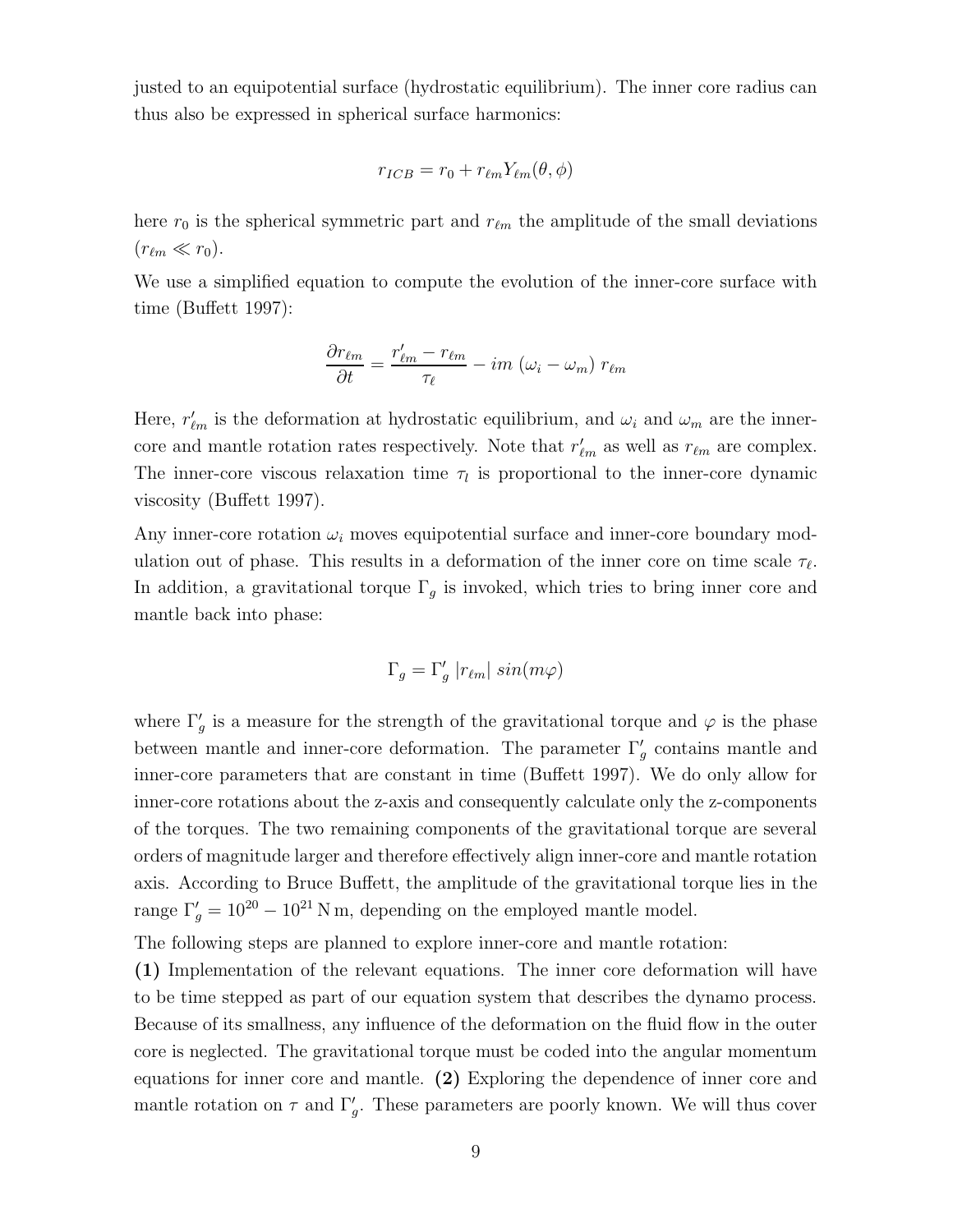several possible combinations. Of special interest will be the cases of intermediate viscous relaxation times ( $\tau \approx 1 \text{ yr}$ ) and not too large  $\Gamma'$  $'_{g}$ , where gravitational coupling still allows for inner-core rotation but determines the upper bounds of the rotation rate. Three to four different viscous relaxation times (small, intermediate, longer) and two values of the coupling strength  $(\Gamma_g' = 10^{20}, 10^{21} \text{ N m})$  seem desirable. (3) Testing at which parameters an initially spherical inner core will deform. This will depend on the viscous relaxation time and inner-core rotation rates. If the inner core rotates too fast or the relaxation time is too long inner-core deformations will have no time to grow significantly. However, once a small deformation has developed, gravitational coupling may slow down inner core rotation and therefore support further growth of  $|r_{\ell m}|$ . Whether this run-away process starts depends on inner-core viscosity, Lorentz torque, and viscous torque. (4) Exploring the dependence on Ekman and Rayleigh number. Glatzmaier and Roberts (1996) report that the rotation is driven by thermal winds associated with plumes rising above the poles of the inner core. The inner core couples magnetically to these winds. Analytical analysis shows that thermal winds scale with the Rayleigh number. However, the parameter dependence of the innercore rotation is likely to be more complex: The structure of the rising plumes and the thermal wind is increasingly complicated at larger Rayleigh numbers. The magnetic coupling may therefore become less effective. We are thinking of using at least two Ekman numbers  $(E = 3 \times 10^{-4}, E = 10^{-4})$  and two Rayleigh numbers. (5) Comparing results for stress free and rigid boundary conditions. Contrary to the ad-hoc approach of Buffett and Glatzmaier (2000), who assume stress-free conditions only on the solid body rotation part of the flow, we would like to run completely stress-free simulations. This would eliminate the viscous torque on inner core and mantle.

#### 3.2.2 CHARACTERISATION OF REVERSALS

The magnetic reversals found in by us previously in dynamo models with sufficiently high Rayleigh number (Kutzner & Christensen 2001; Wicht 2001 [enclosed]) will serve as a starting point for (1) a more in-depth study of the phenomenology of simulated reversals and (2) for an attempt to develop an understanding of the reversal mechanism described in the next section.

In order to study time-dependent aspects of our dynamo models in general, and reversals in particular, we plan to take records of the Gauss coefficients every few time steps from all our future model runs. The records will then be used to calculate, for points at the Earth's surface, observable magnetic elements (inclination, declination, intensity) or derived properties such as virtual geomagnetic pole positions. Because the emphasis is on properties of the magnetic field that could be observed at the surface, we restrict this to the low-order coefficients, for example up to  $\ell = m = 8$ . This is a strong data compression compared to the full resolution used in the model (typically up to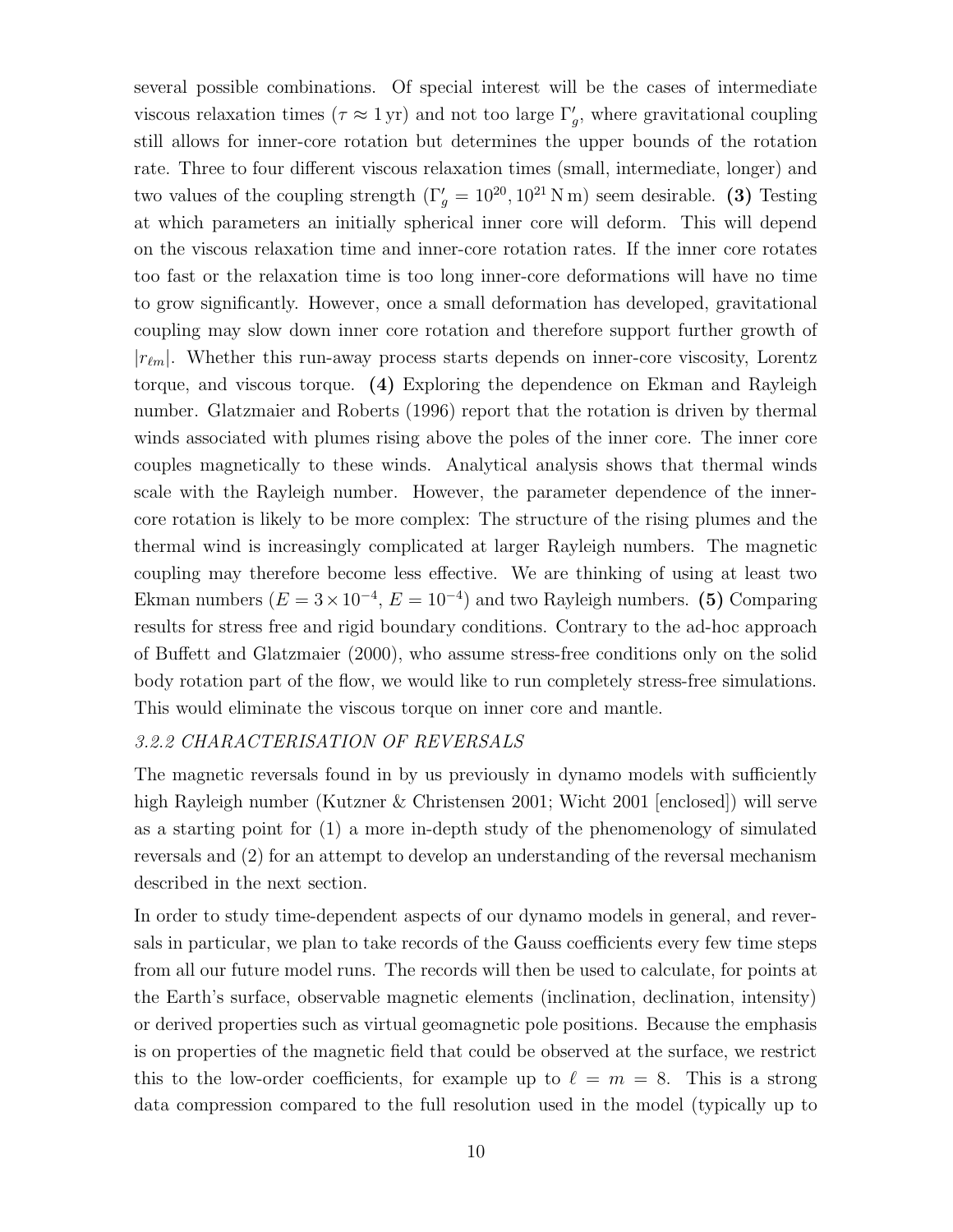$\ell = m = 85$ , which enables us to keep a quasi-continuous record. These records will enable us to calculate any desired property of the surface magnetic field a-posteriori.

One application will be the calculation of VGPs for different hypothetical sites at the Earth's surface. Aside from a general characterization and comparison of the VGP paths with observations, we want to clarify whether the VGP paths calculated for different sites fall into bands even when higher multipoles dominate during a reversal, and if so, what properties in the spatial and temporal structure of the magnetic field are the cause for it. We will first use models with simple boundary condition that do not break the azimuthal symmetry; therefore we do not expect the same preferred reversal paths for different reversals. However, this study will also prepare the ground for the calculations with heterogeneous heat flow conditions at the core mantle boundary (section 3.2.4).

We plan to continue the statistical analysis of reversing dynamos in terms of polarity interval length (Wicht 2001) and want to accompany this by an analysis of reversal duration. We will base this analysis on virtual dipole locations for individual observing sites rather than on the true dipole direction of the dynamo model, which we used so far, but which cannot be determined from paleomagnetic records. The result may be quite different; Merrill  $\&$  McElhinny (1999) point out that "At such times [i.e., when the dipole intensity is low with respect to the non-dipole field] it would be possible for the dipole field to change sign, perhaps many times, without that being detectable in the paleomagnetic data." It will be interesting to learn if this leads to significant differences in the statistics of intermediate directions or reversal frequency. So far even our most "Earth-like" models exhibit sometimes periods with many short polarity intervals (or erratic fluctuations of the dipole) which do not seem to exist in this form for the Earth. Other models can be completely dominated by this kind of behavior. While we found that "Earth-like" behavior is favored by chemically rather than thermally driven convection and occurs in a narrow band of Rayleigh numbers, the influence of other parameters on reversal frequency and duration has not been explored. We want to investigate for the case of chemical convection the influence of the Ekman number, in particular towards lower (more realistic) values. Because the necessary resolution increases upon reducing the Ekman number and because a meaningful statistics requires a long time series, this will be restricted to two or three cases at an Ekman number of 10<sup>-4</sup> compared to  $3 \times 10^{-4}$  in our previous preferred model (Kutzner & Christensen 2001). The influence of the magnetic Prandtl number on reversals will also be studied.

#### 3.2.3 REVERSAL MECHANISM

Several further examinations will be necessary to clarify the reversal mechanisms. So far, we have concentrated on the related field evolution at the core-mantle boundary.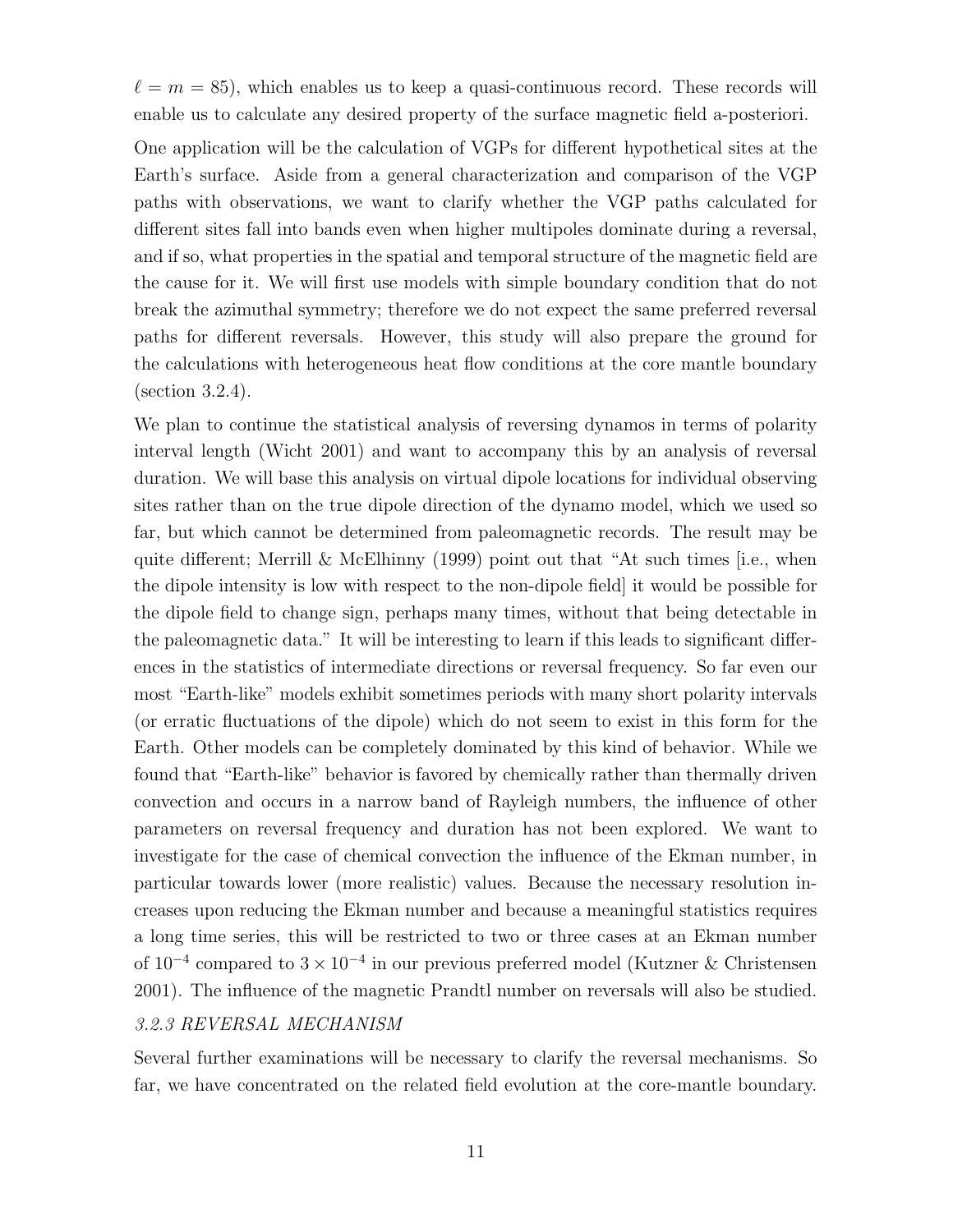But the processes inside the core are essential for understanding the underlying mechanisms. Of special interest is the correlation of flow field and magnetic field during the reversal. Several reversals must be analyzed in order to identify common features. A correlation that is observed only once might just be a coincidence. It has been proposed that buoyancy surges inside the tangent cylinder and the associated decrease in meridional circulation might favor field reversals (Sarson & Jones, 1999). We plan to explore the region inside the tangent cylinder more closely and will in particular look for correlations between periods of increased outward heat flow, meridional circulation, and field reversals.

Another interesting issue is the question where the field reversal starts inside the core: at the core-mantel boundary or more towards the inner-core? The tangent cylinder may again play a special role here. Related is the question whether poloidal and toroidal field reverse at the same time starting at the same location? We plan way to address these questions by examining the evolution of the large scale field at different depths of outer and inner core.

A further line of approach is to more closely explore the magnetic flux patches, whose sum forms the large scale field. We often see these patches appearing at low latitudes and then migrating poleward. Other flux spots pop up at higher latitudes, apparently due to flux expulsion. This suggests two possible reversal scenarios: either sufficient inverse flux patches migrating towards the pole or increased expulsion of inverse field. Further research is needed to decide this alternative. More related questions: Are the migrating flux patches advected or is this a phase propagation, i.e. a dynamo wave? Do the patches have deeper roots below the core-mantle boundary?

To compliment the difficult analysis of the small scale simulations, we would like to return to much more moderate parameters, where simple dipole fields with oscillatory reversals or chaotic fluctuations in dipole direction can be found (Kida et al.; Kida & Kitauchi, 1998). Since the Rayleigh number is only marginally critical in these models, their time dependence as well as their flow and magnetic field structures are much simpler and less chaotic. This will hopefully allow to fully analyze and understand these simple reversals and may give hints for possible mechanism at more Earth-like parameters.

### 3.2.4 THERMAL CORE-MANTLE COUPLING

A heterogeneous thermal boundary condition at the core-mantle boundary influences thermal convection in the core, but not the chemical convection part. For a realistic assessment of the influence of thermal core-mantle coupling both sources of buoyancy must be taken into account properly. So far, we considered several end-members of thermally or compositionally driven convection. In future models, we want to use a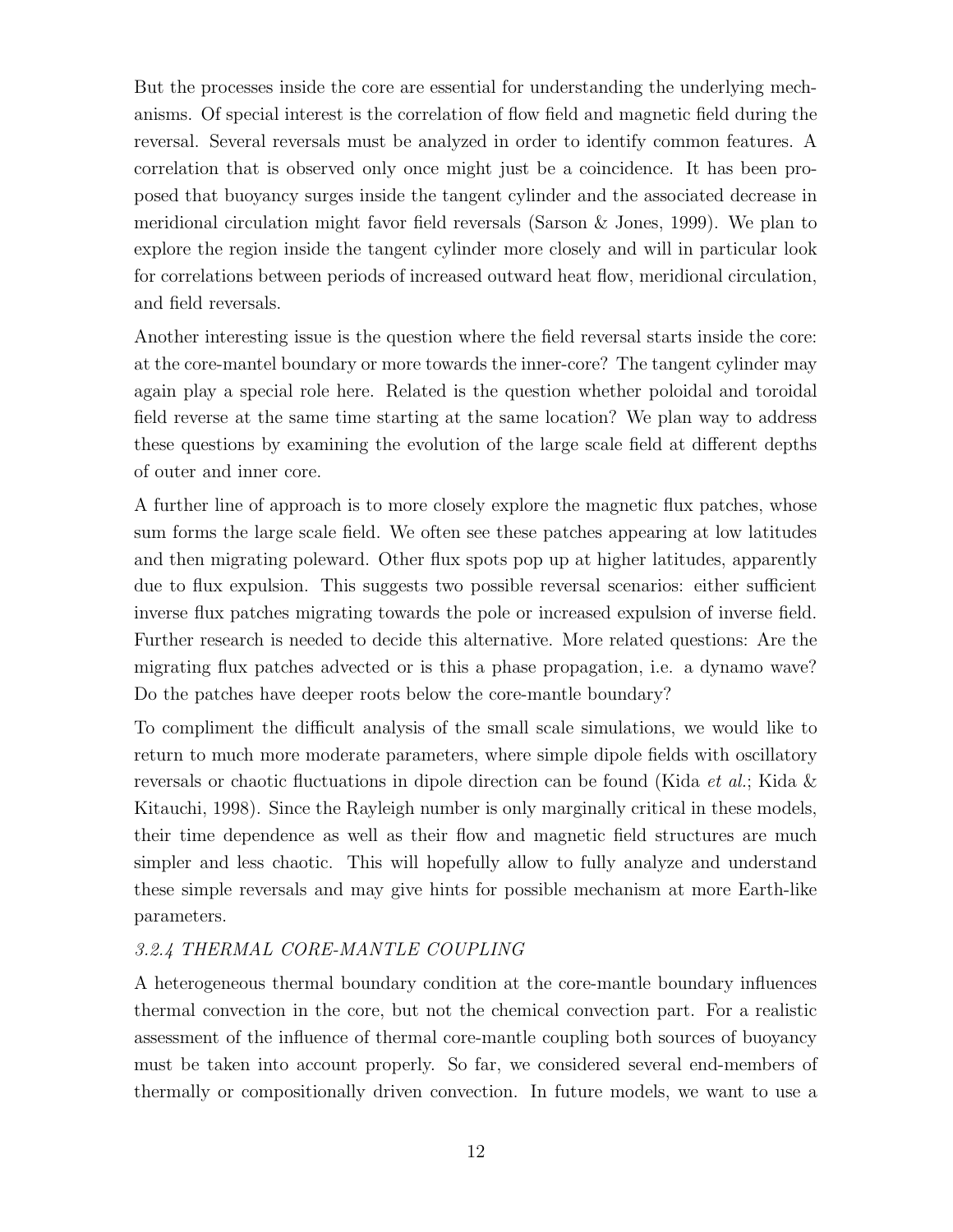unifying description of combined thermal and compositional convection. Based on the assumption that the effective (turbulent) diffusivities for heat and composition are the same, we combine temperature  $T$  and concentration  $C$  into a single buoyancy variable  $X$ :

$$
X = \Delta \rho C + \rho \alpha T
$$

for which the usual advection-diffusion equation holds ( $\Delta \rho$  is the compositional density contrast and  $\alpha$  the thermal expansivity). Interpreting T and C as the deviations from a reference state (adiabatic in case of temperature) which undergoes secular drift, the effects of outer core cooling, secular enrichment of light element, and of the adiabatic gradient can be expressed as an effective volumetric sink term for  $X$ . At the innercore boundary, the release of light constituent and of the latent heat of inner-core freezing, which are both controlled by the total heat loss through the core-mantle boundary (Lister & Buffed 1995), contribute to a flux boundary condition for  $X$ . At the core-mantle boundary the flux of light constituent is zero, and only the thermal flux imposed by the mantle contributes to the condition for  $\partial X/\partial r$  as a function of the angular variables. In this way all important effects that influence thermal and chemical buoyancy can be accounted for within the framework of a simple Boussinesq description. All the details of this approach have been worked out theoretically and the dynamo code is ready to incorporate it.

In a first step we will re-investigate one or two dynamo models in the non-reversing regime with imposed heterogeneous boundary heat flow described by a simple spherical harmonic pattern. We had used these models to determine the influence of thermal coupling on the structure of the time average magnetic field (Olson & Christensen 2001), but assumed pure thermal convection. We expect that for combined thermo-chemical convection the variations of boundary heat flow must become larger to have a similar effect. An interesting question is whether the dynamo can still work when the (superadiabatic) heat flow becomes negative on a significant part of the core-mantle boundary – in our previous calculations the dynamo failed under these circumstances. Another point of interest with the combined model is whether there is a difference between cases of positive mean heat flow and the singular case of zero net (superadiabatic) heat flow.

In the next step, we will proceed to the regime where dipole reversals occur. Starting point is a model of pure chemical convection described in Kutzner & Christensen (2001), that is, a case with zero superadiabatic boundary heat flow. We will test models with different amplitudes of heat flow heterogeneity (keeping the net heat flow at zero), and start with a spherical harmonic degree and order two pattern (Y22-pattern) which is dominant in lower mantle seismic tomography models. Depending on results we will later study different harmonic pattern, such as Y10, which leads to a significant axial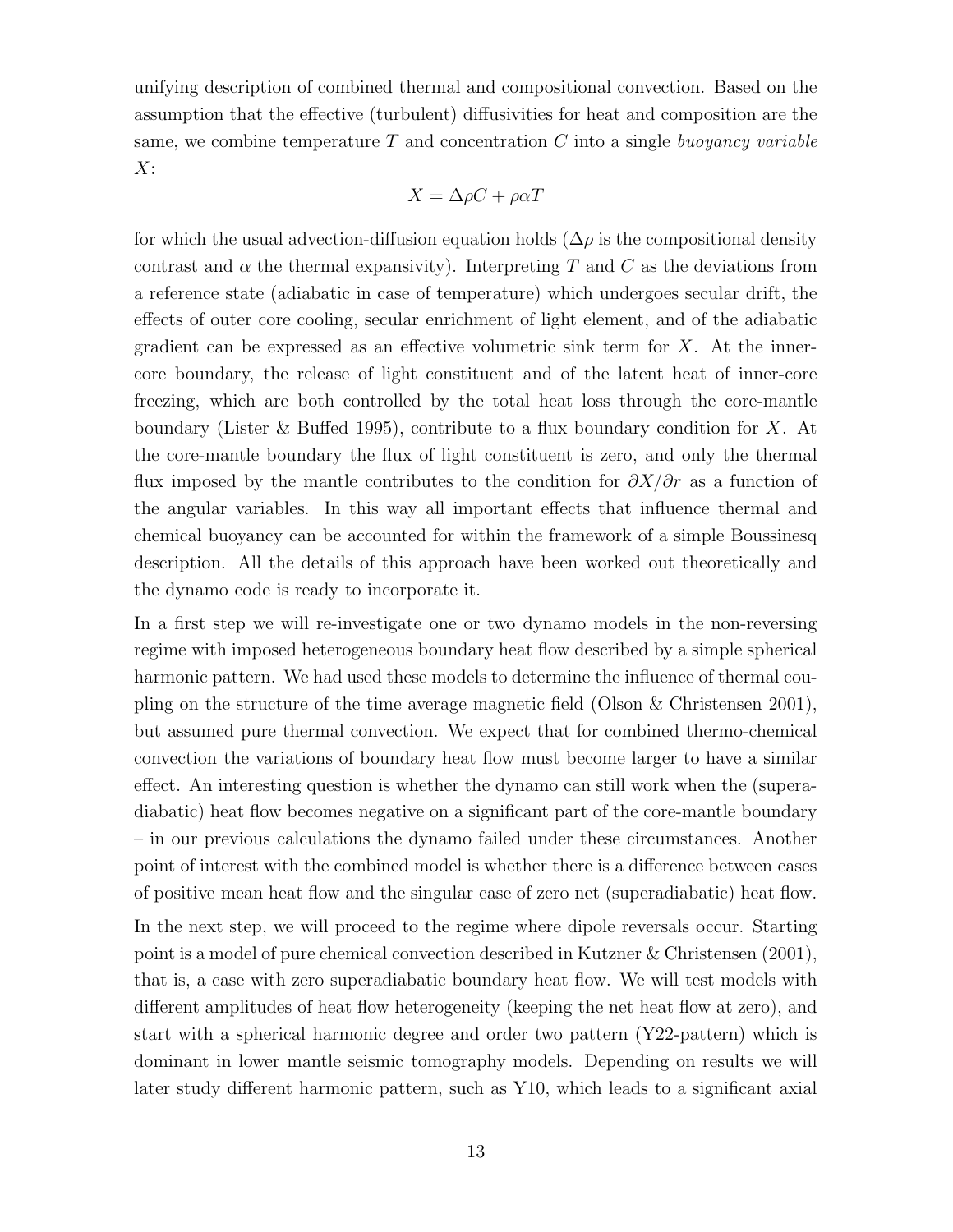magnetic quadrupole contribution. It may or may not reverse along with the dipole. As a final step we would study a pattern of heat flow heterogeneity derived from mantle tomography. Because these calculations are very time-consuming, a systematic exploration of parameter space is hardly possible. However, we would aim at testing the robustness of results by varying the most important control parameters (Ekman number, magnetic Prandtl number) at least in one case study each.

An obvious point of interest with these models is the influence of heterogeneous boundary heat flow on the frequency and other characteristic properties (duration, field intensity) of reversals. We will calculate VPG paths, as they would be recorded at different sites at the Earth's surface and do a statistical analysis with regard to the possible existence of preferred longitude bands or clustering of VGPs in certain regions.

#### 3.2.5 THERMAL COUPLING AND SECULAR VARIATION

A somewhat separate point is the calculation of global differences in secular variation during periods of stable dipole polarity. We will use the continuous records of lowdegree and order spherical harmonic coefficients of suitable dynamo model runs and calculate directional data (declination and inclination) for a large number of sites at the Earth's surface. One point of interest is the comparison with typical secular variation curves from historical and archeomagnetic data in terms of time-scales, amplitudes and the overall pattern. For each site long-term statistical properties (mean and variances of declination and inclination) will be calculated and will be compared between different sites. When systematic differences exists, it will be interesting to determine their relation to the imposed heat flux pattern at the core mantle boundary.

#### 3.2.6 STABLE STRATIFICATION NEAR THE OUTER BOUNDARY

To assess the possible formation of a stably stratified layer at the outer boundary and its influence on the geodynamo, we plan two different kinds of model studies. The first one uses the approach described in section 3.2.4 and sets the flux condition  $\partial X/\partial r$  on the outer boundary to a positive value, representing a subadiabatic heat flow. In addition to thermal stability near the outer boundary, the light compositional constituent may dynamically accumulate and enhance the stable stratification. One point of interest is to determine if a stable layer will indeed form, or if it is likely to be disrupted by constraints due to Coriolis forces (Proudman-Taylor) or by electromagnetic forces. Zhang & Schubert (1996) found that columnar convection can easily penetrate into a convectively stable layer (and would tend to destroy it), however, their calculation was only for the marginal stability limit. To quantify dynamic stability, we would monitor the variation of toroidal and poloidal flow components as a function of radius.

The development of a highly stable compositional layer may be prevented in our model because for numerical reasons the diffusivity is much larger than realistic (even turbu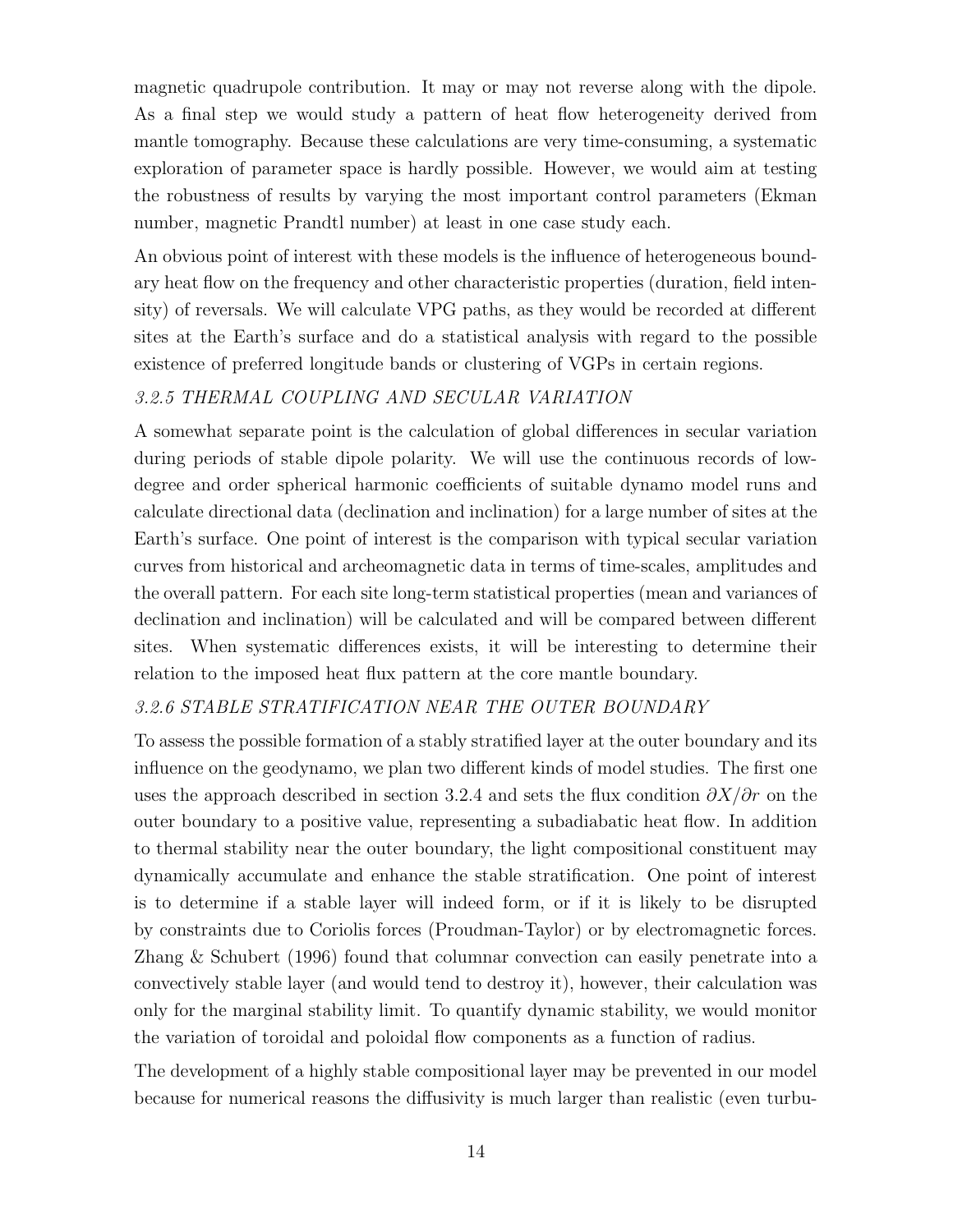lent) values. If a significant stable layer does not develop naturally, we will in a second series of models enforce a stable layer by superimposing a highly stable non-diffusive compositional gradient near the outer boundary, such that only toroidal flow will be possible in this layer. The influence on the dynamo process in general and on the structure of the magnetic field on the outer boundary will be studied.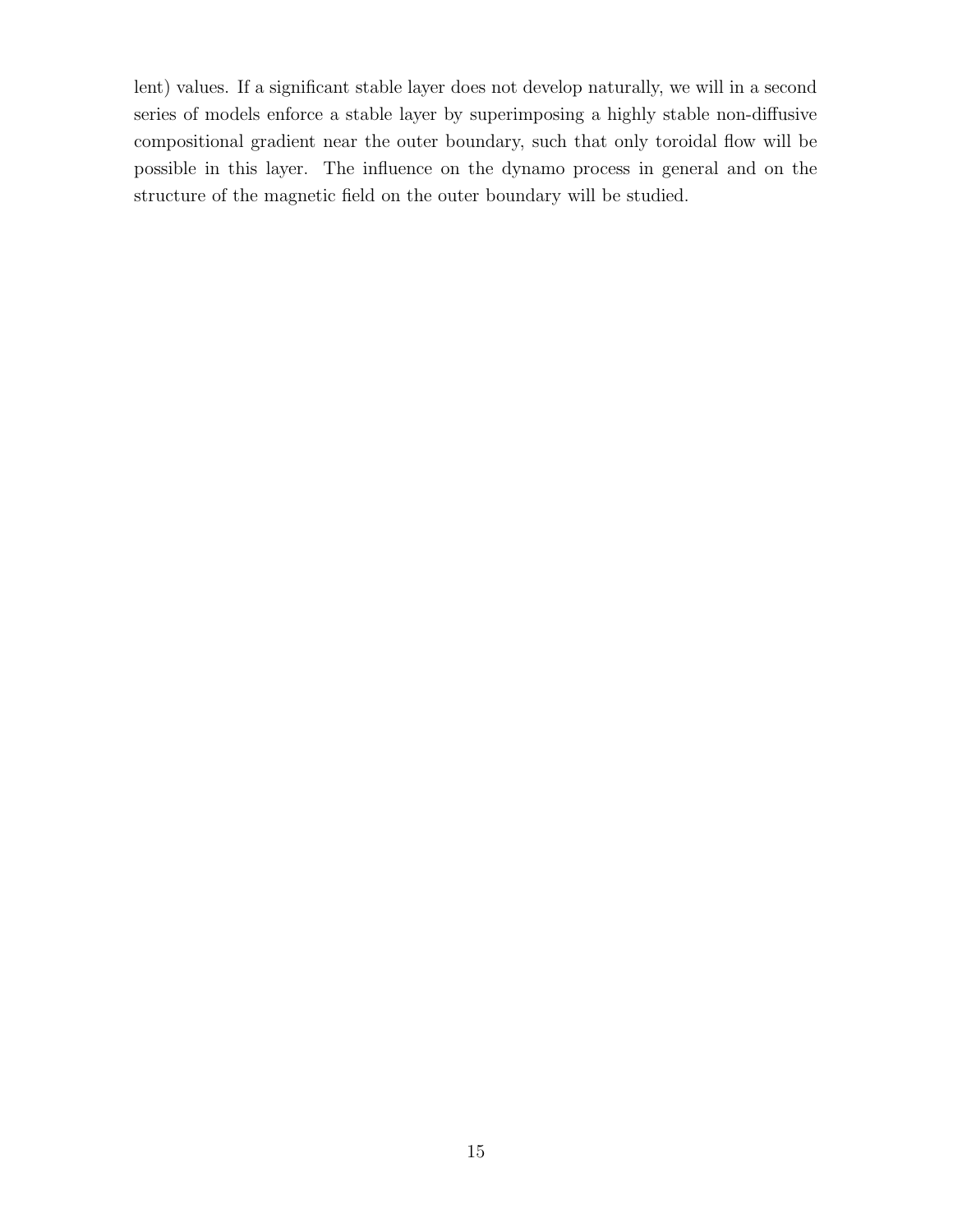#### 3.2.7 TECHNICAL ASPECTS AND TIME TABLE

The available parallel computer (IBM SP2 with 7 four-processor nodes and one 16 processor node at our exclusive disposal) is ideally suited for running the large number of case studies needed for a systematic study. The code is run very efficiently in a shared-memory parallel mode (using OpenMP directives), with a speedup factor of 3.7 on a four-processor node and about 13 on a 16-processor node. Because we can keep the machine busy by running a sufficient number of different cases in parallel, we did not attempt so far to parallelize the code on the multi-node level with message-passing directives.

Some of these model runs will be done on a routine basis, and we ask for money to support assisting students (*Studentische Hilfskräfte*) who will supervise these runs, do a preliminary evaluation of the results, prepare graphical presentations and perform other routine work.

Johannes Wicht will implement the necessary modification to the code to treat gravitational coupling before the start of the next funding period, provided a separate grant request (CH77/10-2) for support covering the time 1.1.2002-31.3.2002 will be funded. In the first year covered by this proposal he will study gravitational coupling as described in section 3.2.1. He will also start to work on some aspects described in section 3.2.2 (characterization of reversals). Whether Dr. Wicht will continue in this project in the second year is not clear at this time and depends on his plans concerning professional life and German legal rules concerning temporary employment. In the second year he or a new postdoc will concentrate on the reversal mechanism (3.2.3), and may also be involved in either topic 3.2.5 or 3.2.6.

Carsten Kutzner will begin to work on the influence of thermal coupling on reversals (3.2.4) before the beginning of the funding period and is expected to finish it within its first year. He will closely collaborate with JW on 3.2.2. We expect him to complete his PhD thesis by March 2003. In the second year of the funding period a new PhD student would start with either 3.2.5 (thermal coupling and secular variation) or 3.2.6 (stable layering in the core). Neither project requires more than minimal technical changes to the dynamo code and is suitable for a beginner.

# Bibliography

- Braginsky, S.I., Dynamics of the stably stratified ocean at the top of the core, Phys. Earth Planet. Int., 111, 21-34.
- Buffett, B.A., Geodynamic estimates of the viscosity of the Earth's inner core, *Nature*, **388**,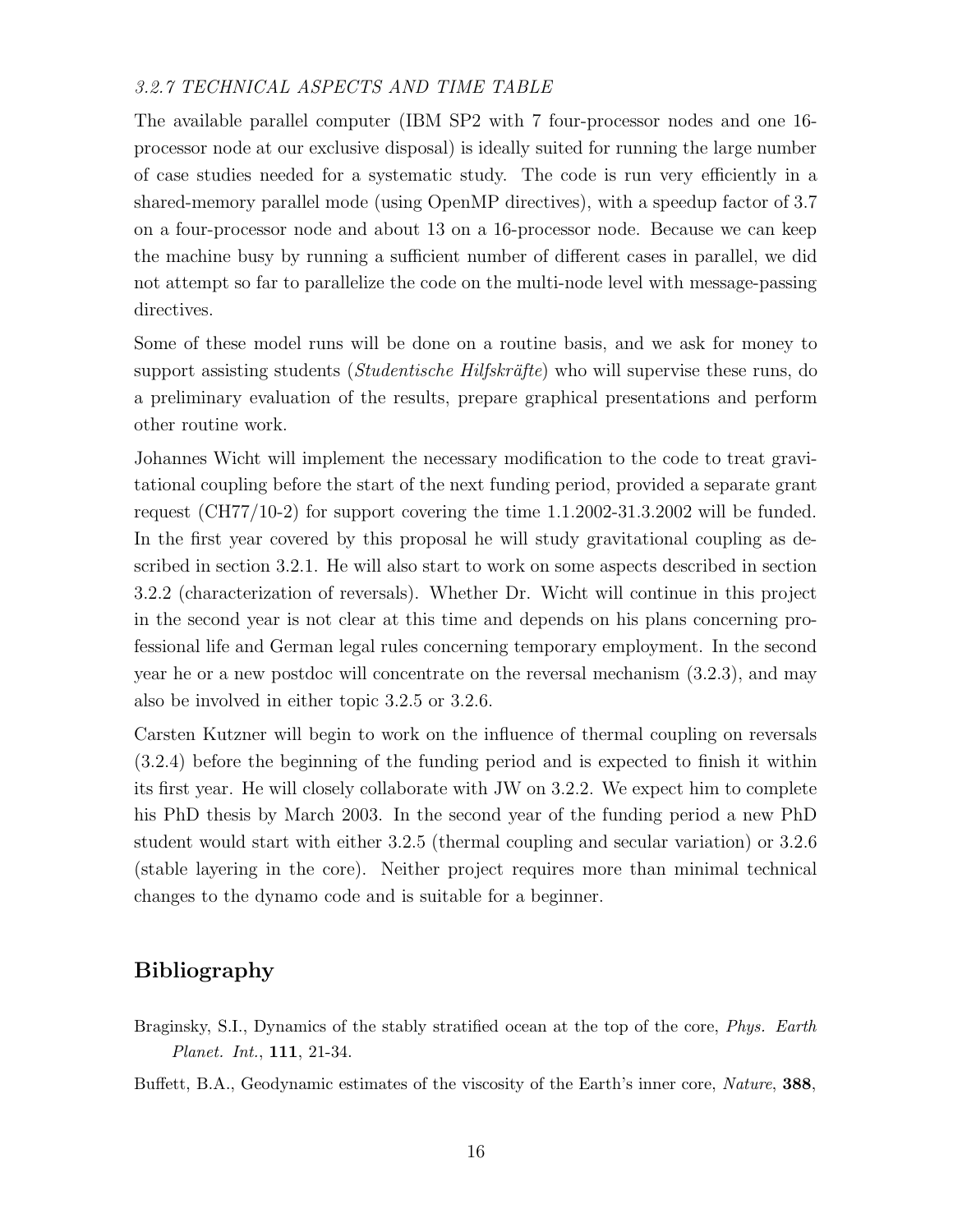571-573, 1997.

- Buffett, B.A., A mechanism for decade fluctuation in the length of day, Geophys. Res. Lett., 23, 3083-3806, 1996.
- Buffett, B.A. and Creager, K.C., A comparison of geodetic and seismic estimates of inner-core rotation, Geophys. Res. Lett., 26, 1509-1512, 1999.
- Buffett, B.A. and Glatzmaier, G.A., Gravitational Braking of inner-core rotation in geodynamo simulations, *Geophys. Res. Lett.*, **27** 3125-3128, 2000.
- Coe, R.S., Hongre, L., and Glatzmaier, G.A., An examination of simulated geomagnetic reversals from a paleomagnetic perspective, *Phil. Trans. R. Soc. London. A*, 358 1141-1170, 2000.
- Fearn, D.R. and Loper, D.E., Compositional convection and stratification of the Earth's core, Nature, 289 393-394, 1981.
- Glatzmaier, G.A., Coe, R.S., Hongre, L., and Roberts, P.H., The role of the Earth's mantle in controlling the frequency of geomagnetic reversals, *Nature*, **401** 885-890, 1999.
- Glatzmaier, G.A. and Roberts, P.H., Rotation and magnetism of the Earth's inner core, Science, 274, 1887-1891, 1996.
- Grote, E., Busse, F.H., and Tilgner, A., Effects of hyperdiffusivities on dynamo simulations, Geophys. Res. Lett., 27 2001-2004, 2000.
- Gubbins, D. and Sarson, G., Geomagnetic field morphologies from a kinematic dynamo model, Nature, 368 51-55, 1994.
- Hoffman, K., Transitional paleomagnetic field behavior: Preferred paths or patches?, Surv. Geophys., 17 207-211, 1996.
- Jault, D. and LeMouël, J.-L., The topographic torque associated with tangentially geostrophic motion at the core surface and inferences in the flow inside the core, *Geophys. Astrophys.* Fluid Dyn., 48, 107-120, 1989.
- Kageyama, A., Ochi, M.M., and Sato, T., Flip-flop transitions of the magnetic intensity and polarity reversals in the magnetohydrodynamic dynamo, Geophys. Rev. Lett., 82, No 26, 5409-5412, 1999.
- Kida, S., Araki, K. and Kitauchi, H., Periodic reversals of magnetic field generated by thermal convection in a rotating spherical shell, J. Phys. Soc. Jap., 66, 2194-2201, 1997.
- Kida, S. and Kitauchi, H., Thermally driven MHD dynamo in a rotating spherical shell, Prog. Theoret. Phys. Suppl., 130, 121-136, 1998.
- Kutzner, C. and Christensen, U., *j* From stable towards reversing numerical dynamos, submitted to Phys. Earth Planet. Int., 2001.
- Lister, J.R. and Buffett, B.A., The strength and efficiency of thermal and compositional convection in the Earth's core, Phys. Earth Planet. Inter., 91, 17-30, 1995.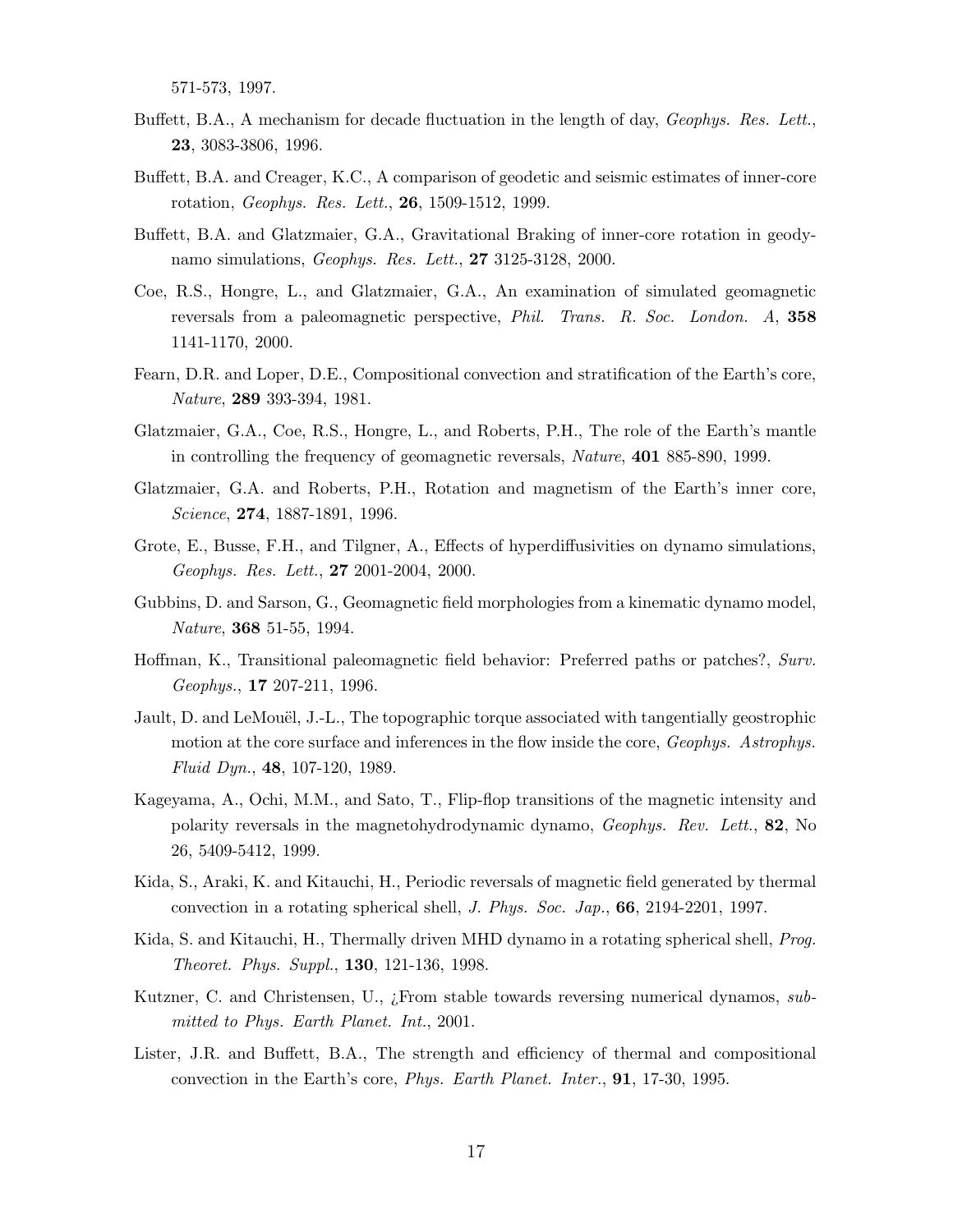- McElhinny, M.W., McFadden, P.L. and Merrill, R.T., The myth of the Pacific dipole window, Earth Planet. Sci. Lett., 143, 13-22, 1996.
- Merrill, R.T. and McFadden, P.L., Geomagnetic polarity transitions, Rev. Geophys., 37, 201-226, 1999.
- McWilliams, M.O., Holcomb, R.T. and Champion, D.E., Geomagnetic secular variation from  $14C$  dated lava flows on Hawaii and the question of the Pacific non-dipole low, *Phil.* Trans. Roy. Soc. London, A 306, 211-222, 1982.
- Muller, R.A. and Morris, D.E., Geomagnetic reversals from impacts of the Earth, Geophys. Res. Lett., 13, 1177-1180, 1986.
- Olson, P. and Hagee, V.L., Geomagnetic polarity reversals, transition field structure and convection in the outer core, J. Geophys. Res., 95, 4609-4620, 1990.
- Sarson, G.R., Jones, C.A. and Longbottom, A.W., The influence of boundary region heterogeneity on the geodynamo, *Phys. Earth Planet. Inter.*, **101**, 13-32, 1998.
- Sarson, G.R. and Jones, C.A., A convection driven geodynamo reversal model, Phys. Earth Planet. Inter., 111, 3-20, 1999.
- Tromp, J., Inner-core anisotropy and rotation, Annu. Rev. Earth Planet. Sci., 29, 47-69, 2001.
- Whaler, K.A., Does the whole of the Earth's core convect?, Nature, 287, 528-530, 1980.
- Wicht, J., Inner-core conductivity in numerical dynamo simulations, *submitted to Phys. Earth* Planet. Int., 2002.
- Zhang, K. and Schubert, G., Penetrative convection and zonal flow on Jupiter, Science, 273, 941-943, 1996.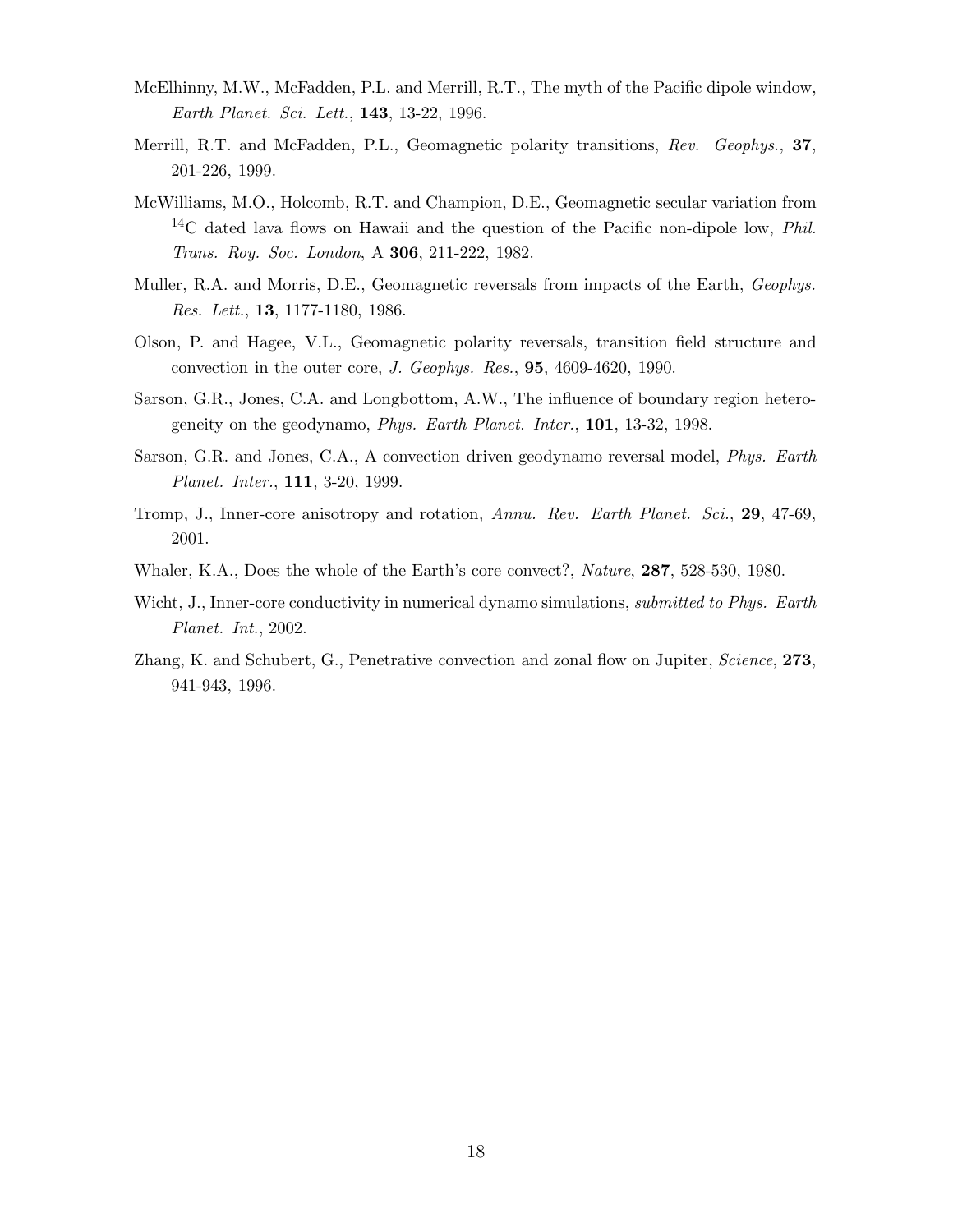# 4. Requested resources

### 4.1 Personal

1x BAT IIa for 2 years (Postdocs: Dr. Johannes Wicht first year, NN or Wicht 2nd year)

1x BAT IIa/2 for 2 years (PhD students: Carsten Kutzner first year, NN 2nd year)

Assisting students' salaries *(Studentische Hilfskräfte)* 30 hours monthly for 2 years

### 4.2 Instruments: none

### 4.3 Consumables

|--|

### 4.4 Travel

| Cooperation with Prof. Peter Olson, Johns Hopkins University, Baltimore                                  |                   |
|----------------------------------------------------------------------------------------------------------|-------------------|
| 1 person flight & train 800 $\epsilon$ , 15 per-diems at 154 $\epsilon$                                  | $3110\ \epsilon$  |
| SEDI conference Lake Tahoe (USA) 7/2002:                                                                 |                   |
| 1 person flight & train 800 $\epsilon$ , 7 per-diems at 154 $\epsilon$ , conference fee 180 $\epsilon$   | $2058 \epsilon$   |
| AGU conference in San Francisco (USA) $12/2002$ :                                                        |                   |
| 1 person train & flight 800 $\epsilon$ , 7 per-diems at 175 $\epsilon$ , conference fee 180 $\epsilon$   | $2205\ \epsilon$  |
| EGS conference Nice (France) $4/2003$ :                                                                  |                   |
| 1 person flight & train 500 $\epsilon$ , 5 per-diems at 86 $\epsilon$ , conference fee 175 $\epsilon$    | 1105 $\epsilon$   |
| IUGG / IAGA assembly Sapporo (Japan) 8/2003:                                                             |                   |
| 1 person flight & train 1000 $\epsilon$ , 10 per-diems at 180 $\epsilon$ , conference fee 200 $\epsilon$ | $2000 \epsilon$   |
|                                                                                                          |                   |
| Total costs of travel:                                                                                   | $10478\ \epsilon$ |

# 5. Prerequisites for proposed scientific studies

### 5.1 Research team

Prof. Dr. Ulrich Christensen Dr. Johannes Wicht / NN (salary requested here) Carsten Kutzner / NN (salary requested here) Ulrich Einecke, system administrator (support in programming and visualization)

### 5.2 Cooperation with other groups

Prof. Dr. Peter Olson, Johns Hopkins University, Baltimore, USA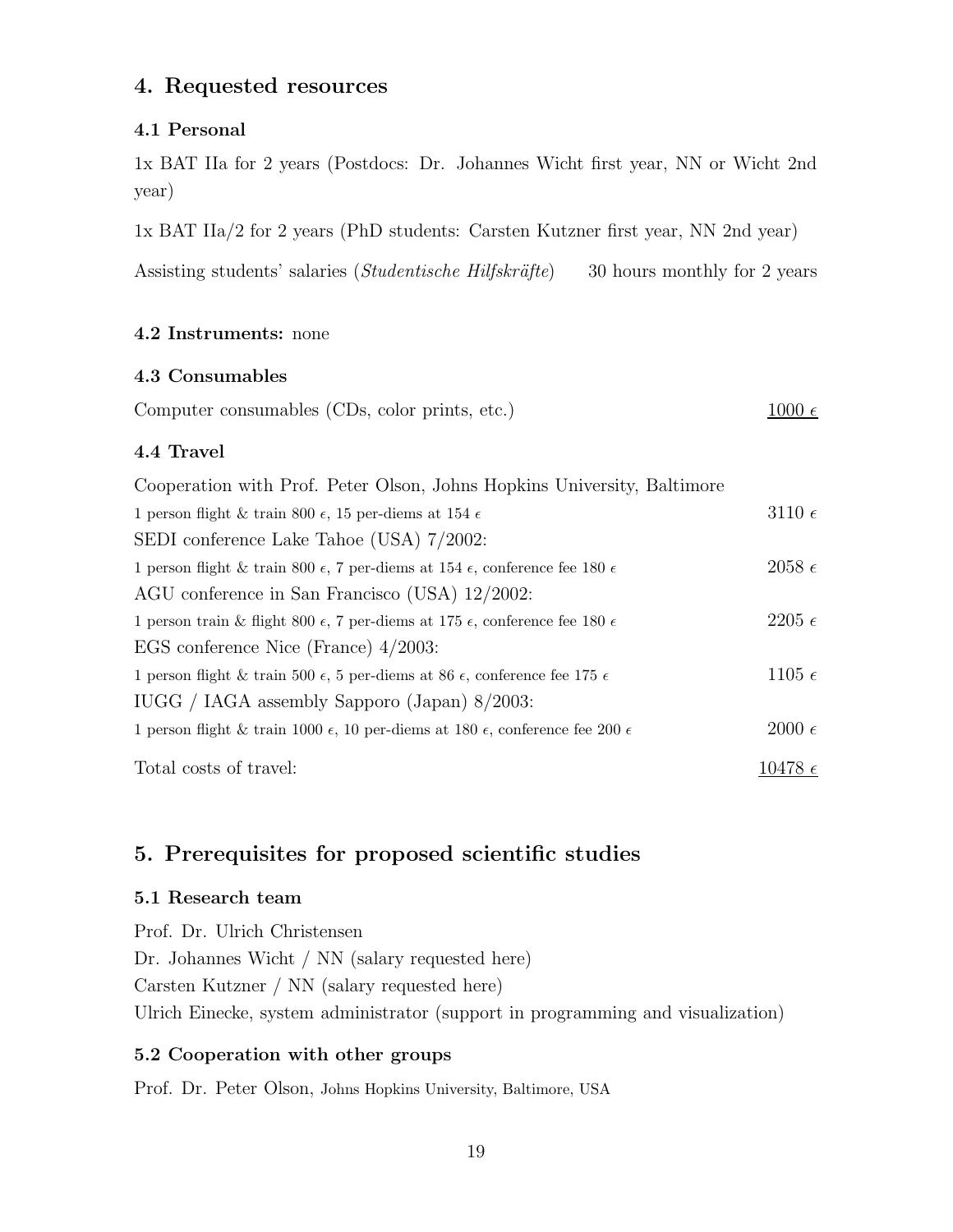Our collaboration will continue for the duration of this proposal, in particular on thermal core-mantle interactions.

Prof. Dr. A. Tilgner, Institut für Geophysik, Universität Göttingen

Prof. Tilgner works on related problems and we are regularly discuss results.

Dr. E. Schnepp, Geophysik, Universität Göttingen

Dr. Schnepp is working on paleomagnetic problems and is an associate member of the applicant's group. She will consult concerning the comparison with observational data.

5.3 International context: Collaborations as detailed in 5.2.

### 5.4 In-house equipment

We have exclusive access to a parallel computer IBM SP2 with 'Winterhawk II'-nodes (7 nodes with 4 processors each and one node with 16 processors), each node with 3 GByte of shared memory.

## 5.5 Running costs carried by the institute: about 1500 DM / year

5.6 Other requirements: none

# 6. Declarations

## 6.1 Application to other grant agencies

This proposal has not been submitted to any other grant agency or any other programme. We will inform the DFG immediately in case we apply elsewhere for support for this proposal.

6.2 University DFG spokesman: The spokesman at the university Göttingen, Prof. Dr. Hardeland, has been informed about the proposal.

# 7. Signatures

Göttingen, 24.10.2001

(Ulrich Christensen)

# 8. Enclosures:

1) CV, Ulrich Christensen 2) Publication list 1996-2001, Ulrich Christensen